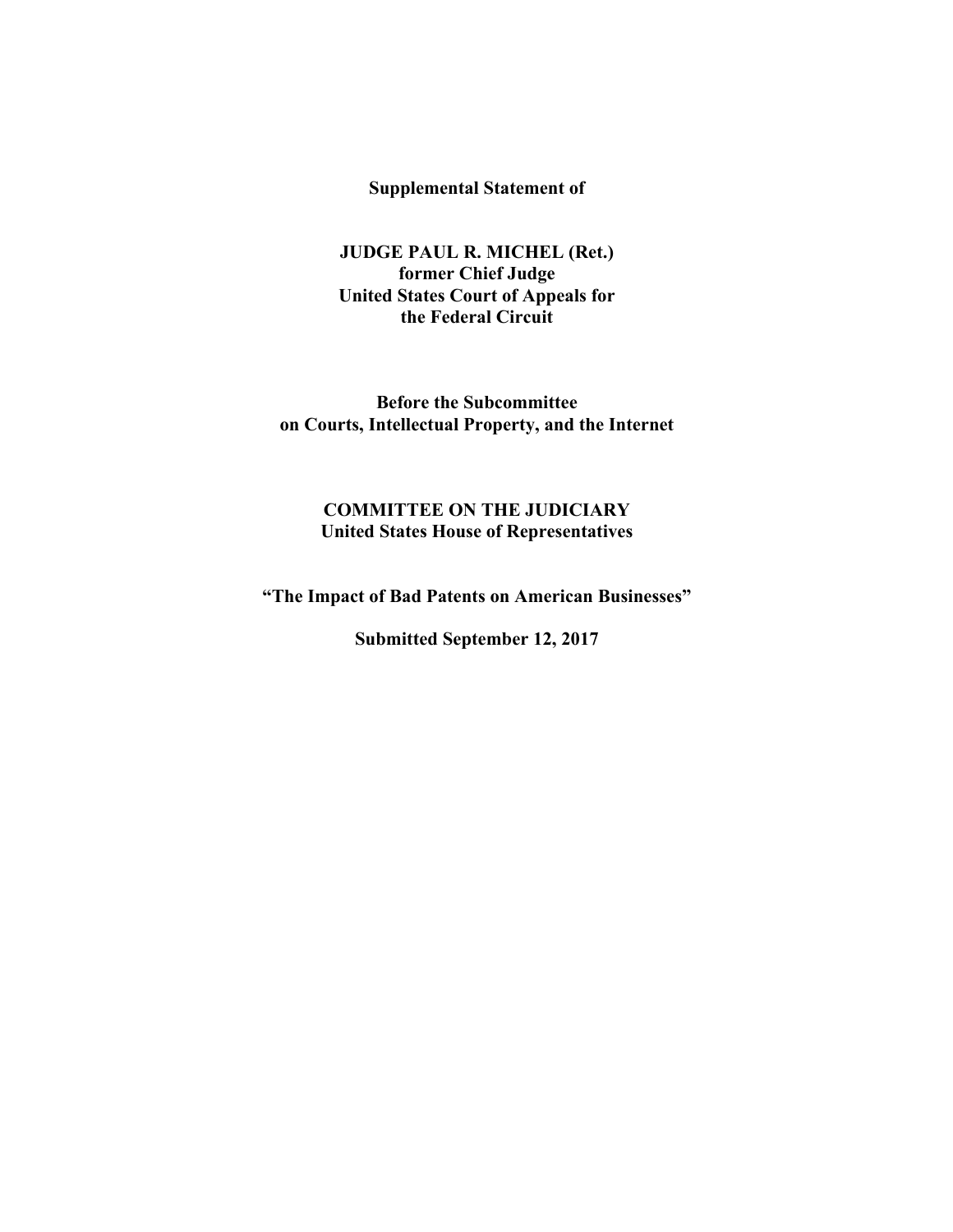# **INTRODUCTION**

Chairman Issa, Ranking Member Nadler, and Members of the Committee and Subcommittee:

I thank the Committee for the opportunity to have provided testimony during the hearing held on July 13, 2017. I also thank the Committee for the opportunity to provide this supplemental testimony addressing various issues that were raised during the hearing.

The American economy's success depends heavily on invention. Our "Innovation Economy" requires adequate incentives to invest in innovation because most invention is very risky and very expensive. A well-functioning patent system provides the necessary incentive for securing such investments, both of company revenues and outside funding from venture capitalists, private equity firms, pension funds, commercial banks, and other similar sources. Of course, investors have many alternative investment options, and if risks are lower and rewards higher in other countries or in other endeavors such as entertainment, that is where investment funds will flow. Without the proper incentives provided by the patent system, investment in innovation will falter, and the U.S. economy will suffer.

The health of the American patent system is therefore of the highest national importance. Improving the U.S. patent system will lead to:

- economic growth;
- creation of net new jobs with competitive salaries;
- productivity increases;
- enhanced global competitiveness;
- increased family and individual incomes;
- increased tax revenues to support crucial upgrades in citizen welfare and physical infrastructure;
- technological leadership; and
- technological developments to address environmental issues; and
- economic and national security.

The Committee is conducting some of the most important work in Congress. The Committee's work will effect positive change to stabilize the U.S. patent system and will create the necessary incentives for developing, protecting, and commercializing American innovation. I applaud the Committee's work.

In my twenty-two years as a judge on the U.S. Court of Appeals for the Federal Circuit, I witnessed countless examples of the importance of innovation in protecting and growing business. And as I stated during my testimony on July 13, 2017, I am testifying on behalf of myself only, and not advocating for any particular companies or groups, as are the other witnesses. I firmly believe my recommendations set forth below will benefit the U.S. economy and the Nation as a whole, and I respectfully urge the Committee to adopt the recommendations.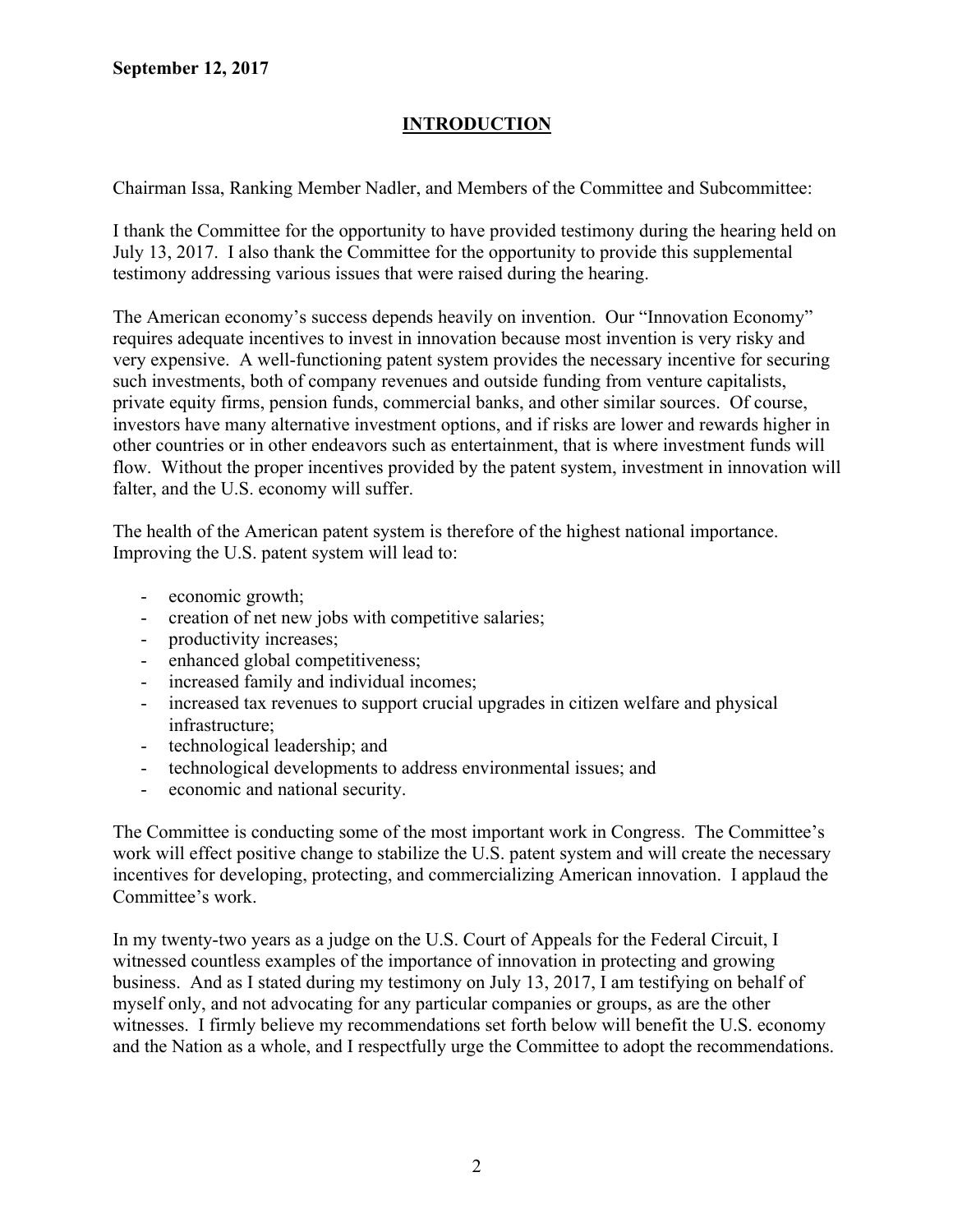### **EXECUTIVE SUMMARY**

The Committee can rescue the U.S. patent system and reinvigorate the U.S. economy. To do so, the Committee should adopt seven specific action items (listed below as A-G). The first five will substantively and procedurally improve patent law and strengthen patent rights while optimizing PTAB procedures. The last two items relate to the administration of the U.S. Patent and Trademark Office. A more detailed discussion of each of the items follows, as well as several concluding points in response to specific queries noted at the July 13 hearing.

**A. Amend the AIA to Ensure Fairness and Improve Economic Competitiveness.** After six years, the AIA has caused more harm than good. It is time to fix the PTAB system and reinstate confidence in the U.S. patent system.

**1.** A reexamination off-ramp must be established. It will enable the USPTO to properly examine new and amended claims introduced during the AIA post-grant review.

**2.** A patent owner must have a right to amend claims during AIA review. The reexamination off-ramp will obviate the PTAB's current reluctance to permit patent owners to amend claims.

**3.** AIA post-grant proceedings must apply the clear and convincing evidentiary standard and the presumption of validity. Lower standards of proof have no place in adjudicating patent rights and are contrary to Supreme Court precedent and 35 U.S.C. § 282.

**4.** The PTAB must discard the broadest reasonable interpretation ("BRI") claim construction and apply the *Phillips* standard. Using the same claim construction standard as in district court will avoid inconsistent outcomes involving the same patent.

**5.** The PTAB panel deciding the merits of the case cannot be the same decisionmaker that decides to institute review. The decision to institute review must be made by a different decisionmaker. This must be done to prevent the PTAB panel jumping to premature conclusions based on "first impression" bias and incomplete evidence.

**6.** Parties who challenge patents through AIA post-grant review proceedings must have Article III standing. AIA post-grant review was intended to be a surrogate for district court litigation. In district court, a party can challenge patent validity only if the party has Article III standing to pursue such a challenge. The same should hold true in AIA post-grant proceedings. Implementing a standing requirement will also decrease the burden on PTO and PTAB resources and increase the fidelity of the review process.

**B. Amend 35 U.S.C. § 101 to Eliminate the Current Uncertainty in Patent-Eligibility Law.** Patent-eligibility law under § 101 has descended into chaos after a string of Supreme Court decisions. Congress must amend the statute to bring order from chaos. The legal uncertainty is devastating American business, including high tech, manufacturing, biotech, and pharmaceutical industries. Section 101 must be amended (a) to recognize that a patent claim with a physical aspect or element necessarily satisfies patent eligibility; (b) to clarify that processes containing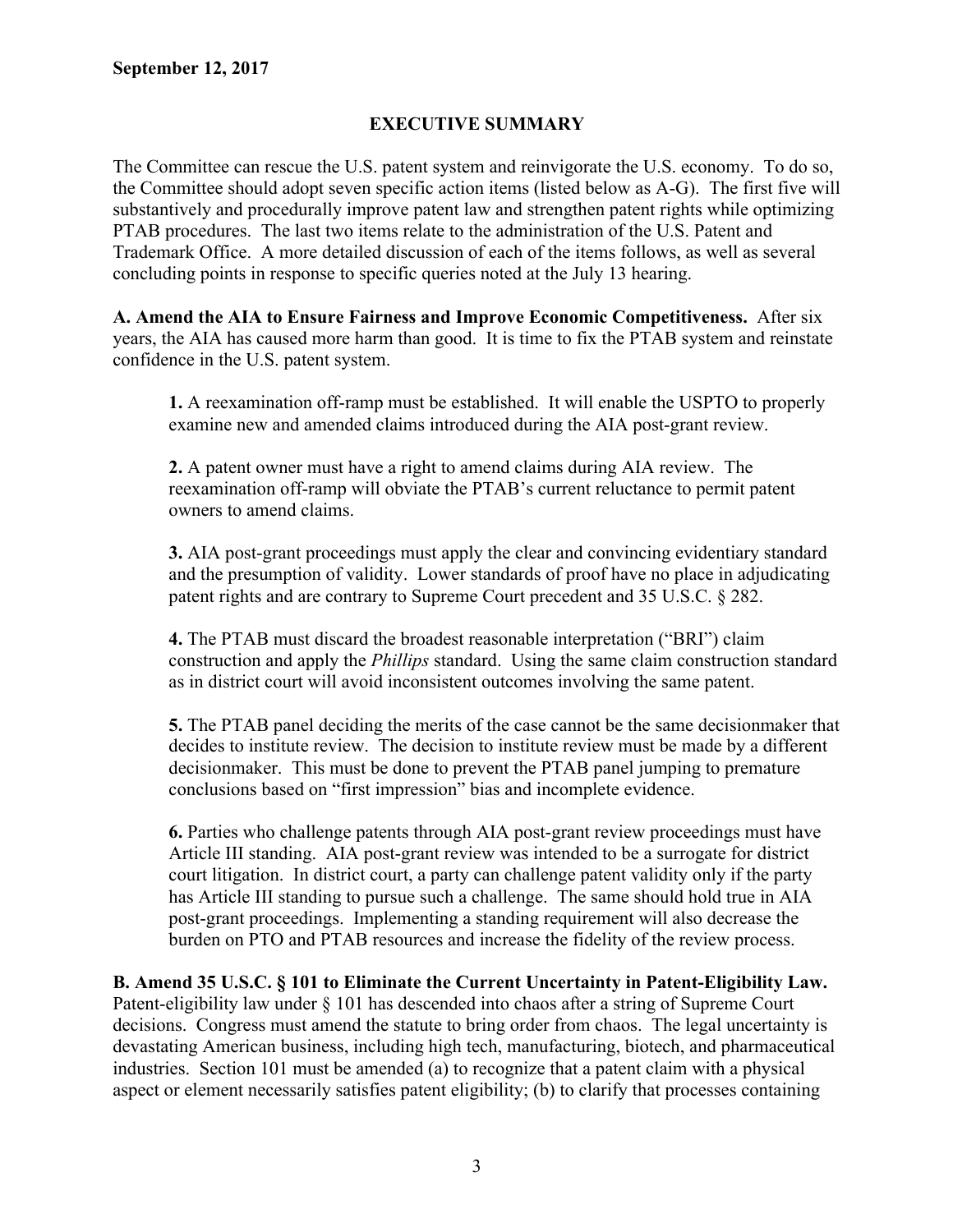solely mental steps are not patent eligible; and (c) to add the following: "Eligibility shall not be denied based on any judicially-imposed exceptions."

**C. Amend 28 U.S.C. § 1400(b) to Define "Regular and Established Place of Business" for Purposes of Venue in Patent Litigation.** Congress must define "regular and established place of business" to bring clarity to the patent venue statute. *TC Heartland* did not address the entire statute, courts are split, and litigation will continue until Congress defines the statutory phrase. A regular and established place of business should not include a place where a company merely has transient employees and activities. The regular and established place of business should also not include locations where a limited number of employees work remotely or telework. Without this clarification, many companies will be subjected to patent infringement actions in districts throughout the United States, even though they conduct little actual business in the districts. I leave it to Congress to adopt the specific language necessary.

**D. End PTO Fee Diversion.** The AIA sought to minimize PTO fee diversion, but hundreds of millions of dollars—paid by inventors and innovators—continue to be used for non-patent purposes. From 2010 to 2014, a total of \$409.8 million in PTO user fees was diverted to non-PTO uses. PTO fee diversion is a tax on innovation, and it must be stopped.

**E. Authorize Technical Support Staff for District Judges Participating in the Patent Pilot Program.** Congress should authorize technical support staff for federal district court judges who participate in the Patent Pilot Program. The Patent Pilot Program successfully yielded a group of federal district court judges who are more experienced with patent infringement actions. Additional technical support staff for these judges will help them understand complex patent cases and will provide additional assistance to dispose of those cases efficiently and rigorously.

**F. Require the PTO Director to Be Qualified and Admitted to the Patent Bar.** The PTO needs the best and brightest leadership. PTO leadership must understand the technological advances with which the PTO is being entrusted. Accordingly, the PTO Director must be an individual who is admitted to practice before the PTO and thus has a patent bar registration number. This requirement will ensure that the PTO Director has the necessary technical knowledge to fully execute the PTO's mission. While the PTO Director need not be a technical expert, having the minimum scientific education is critical to effective leadership.

**G. Empower PTO Leadership to Maintain Quality Patent Examiners.** In recent years, the PTO Director has been unnecessarily hampered by burdensome rules governing employee misconduct and responsibility, as well as insufficient means to reward the best employees. PTO leadership must be empowered to make the decisions necessary to lead the agency entrusted with protecting the nation's innovation. To do so, PTO leadership should be given more authority to reward excellent employees and to discipline improper employee conduct. The PTO Director should be encouraged to, and, to the extent necessary, given additional authorization to, award sufficient cash bonuses to the very best patent examiners, not to exceed 5% of examiners per annum. The PTO leadership must be authorized to expeditiously dismiss employees, particularly examiners, when those employees have committed egregious misconduct. Finally, examiner training and continuing education must be improved, with emphasis on claim construction and 35 U.S.C. § 112.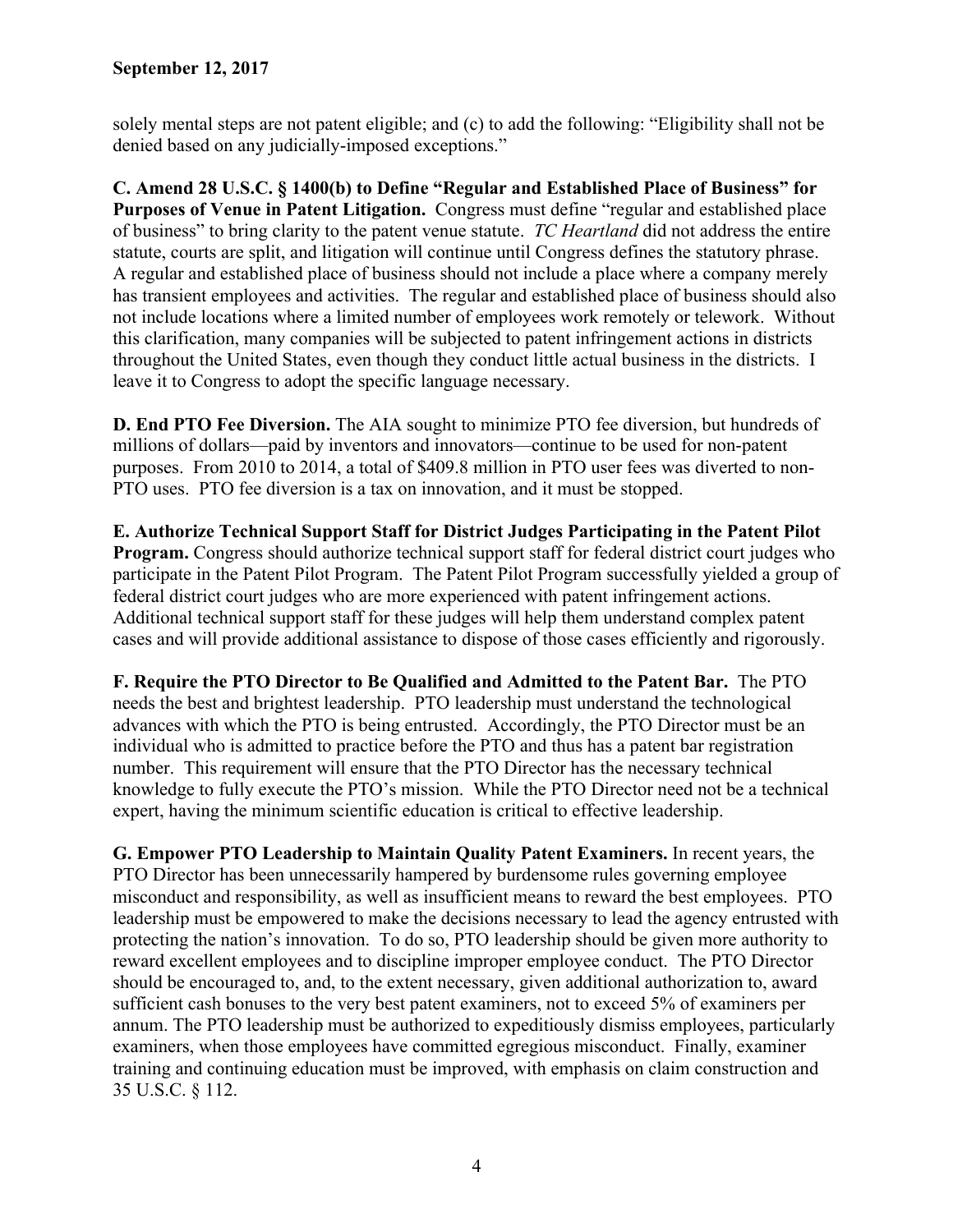# **DETAILED SUPPLEMENTAL STATEMENT**

## **I. Amend the America Invents Act to Ensure Fairness in the Process**

In 2011, Congress passed the America Invents  $Act^1$  ("AIA") in part as an effort to provide an alternative venue for resolving patent validity disputes. When Senator Patrick Leahy introduced a bill that ultimately led to the AIA, he stated that it would "provide[] the tools the USPTO needs to separate the inventive wheat from the chaff" and that "[i]t will allow our inventors and innovators to flourish."<sup>2</sup> The AIA was supposed to "improve patent quality and restore confidence in the presumption of validity that comes with issued patents."<sup>3</sup>

In the six years since, we have witnessed the opposite—plummeting patent values, while licensing and capital investments in many technologies are sinking. Erroneous grants and denials of patents and excessive invalidations by the Patent Trial and Appeal Board ("PTAB") are sapping the strength of our patent system. While the PTAB has cancelled many patent claims that should never have issued, the PTAB's implementation of the AIA does not "allow our inventors and innovators to flourish." In fact, the situation is so bad that inventors are burning their issued U.S. patents at the steps of the PTO to express their outrage with the PTAB.<sup>4</sup>

I submit this supplemental statement with the understanding that the U.S. Supreme Court is currently considering two cases—*Oil States Energy Services, LLC v. Greene's Energy Group, LLC* and *SAS Institute Inc. v. Matal*—that may affect AIA post-grant proceedings. Further evaluation may be necessary in response to the Court's decisions in those two cases. My submission here must not be interpreted as an endorsement of any particular legal position advanced in *Oil States* or *SAS Institute*.

# **A. Establish a "Reexamination Off-Ramp" from the Post-Grant Proceeding**

As I stated during my hearing testimony, a major deficiency with the current AIA post-grant review process is the lack of a meaningful ability to amend and examine claims during the postgrant review process. A patent owner should be granted a right to amend claims. The objective of post-grant review should be to ensure that patents contain claims that cover only novel and nonobvious inventions, and that overly broad claims are cancelled.

Prior to the AIA, the ex parte reexamination proceeding was an effective procedure to cancel invalid claims without having to proceed through district court litigation. The reexamination

<sup>&</sup>lt;sup>1</sup> Leahy-Smith America Invents Act, Pub. L. No. 112-29, 125 Stat. 84 (2011).

 $2$  157 Cong. Rec. S131 (daily ed. Jan. 25, 2011) (statement of Sen. Leahy).

<sup>&</sup>lt;sup>3</sup> H.R. Rep. No. 112-98, at 48.

<sup>4</sup> *See* Malathi Nayak, *Inventors Torch Patents Outside PTO, Decry Review Process*, Bloomberg BNA, Aug. 11, 2017, *at* https://www.bna.com/inventors-torch-patents-n73014463088/; Steve Brachmann & Gene Quinn, *US Inventor Sets Patents on Fire as Part of PTAB Protest at USPTO*, IPWatchdog.com, Aug. 11, 2017, *at* http://www.ipwatchdog.com/2017/08/11/usinventor-patents-on-fire-ptab-protest-uspto/id=86757/. For video of the event, see https://www.c-span.org/video/?432438-1/patent-trademark-policy-protest.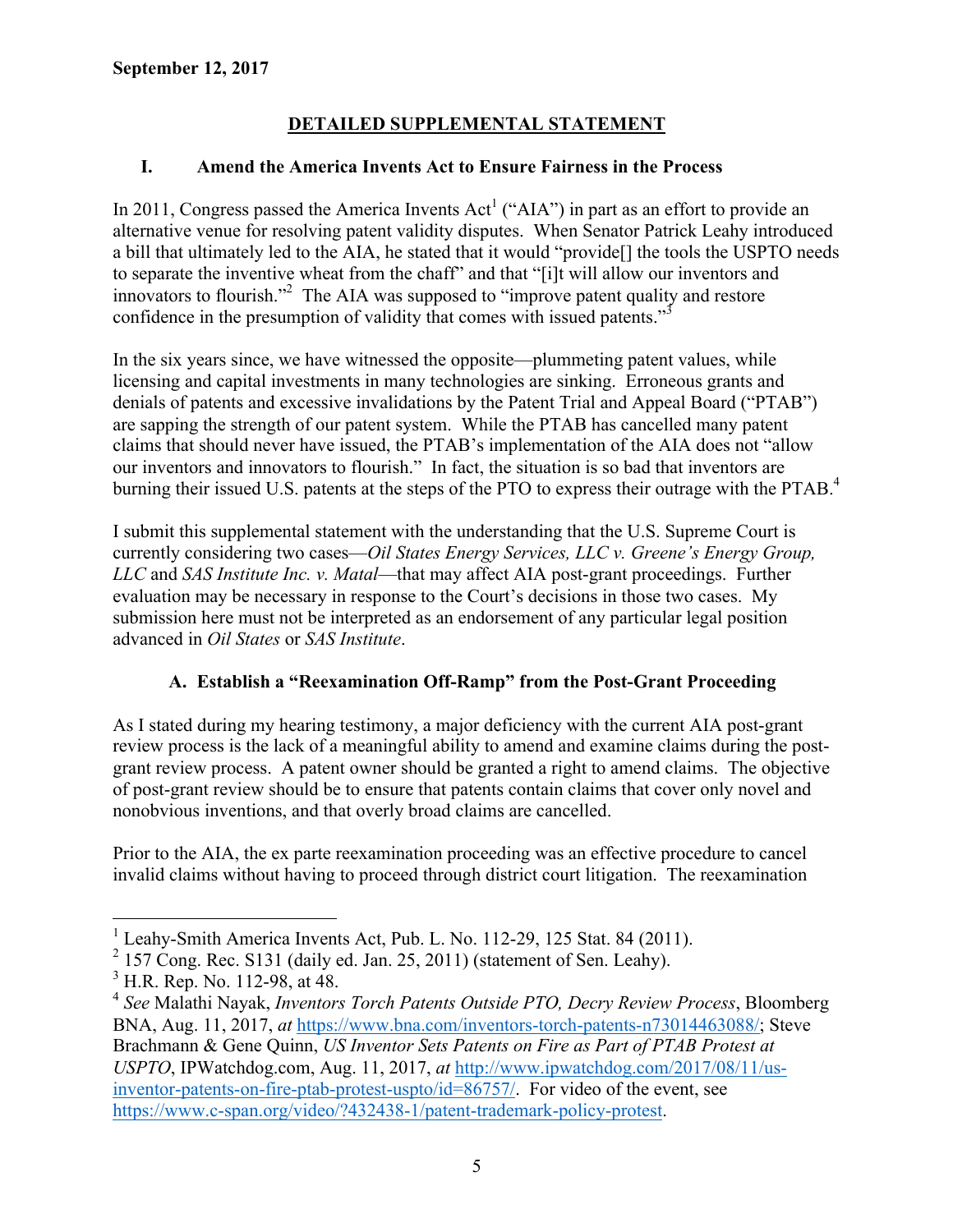$\overline{a}$ 

process allows the PTO to thoroughly reexamine issued claims and to examine newly presented claims. Examining claims—whether new or old—takes time, especially if new prior art or new patentability arguments are presented.

A primary obstacle to achieving effective claim examination in AIA post-grant proceedings is that the PTAB is not a patent-examining body. The administrative patent judges ("APJs") of the PTAB are not equipped to search and review the prior art and to comprehensively review new claims for patentability. Instead, the APJs are tasked with adjudicating specific competing arguments advanced by the parties in light of a limited set of evidence.

The limited time allowed for completing AIA post-grant proceedings is another obstacle to effective claim examination in the AIA context. The AIA post-grant proceedings must generally be completed within 18 months from the filing date of the petition.<sup>5</sup> Little time exists for proper examination of new and amended claims in those 18 months. The timeframe contributes to the PTAB's reluctance to allow parties to amend claims.

The straightforward solution is to establish a "reexamination off-ramp." The reexamination offramp could be structured in various ways, but the basic premise would allow the patent to be moved from the AIA post-grant process to the reexamination process. The reexamination offramp would give the PTO enough time and resources to properly assess the validity of new and amend claims and to fully consider new prior art.

The PTO appears authorized to create a reexamination off-ramp under existing law. Under 35 U.S.C. § 315(d) and § 325(d), the PTO Director has the authority to "stay, transfer, consolidat[e], or terminat[e]" another "proceeding or matter involving the patent" that is being reviewed in the AIA post-grant proceeding.<sup>6</sup> Thus, under the statute, the PTO Director can transfer the AIA review of a patent to the reexamination process (which would be another "proceeding or matter involving the same patent").

Further, the PTO Director can *sua sponte* order the reexamination of any issued patent.<sup>7</sup> To institute reexamination, the PTO Director must establish that a substantial new question of patentability exists. In practice, if the PTAB has instituted post-grant review of a patent, it will certainly be the case that a substantial new question of patentability exists. Accordingly, the PTO Director will generally have the statutory authority to institute an ex parte reexamination of any patent for which the PTAB has instituted post-grant review under the AIA.

<sup>&</sup>lt;sup>5</sup> 35 U.S.C. §§ 316(a)(11), 326(a)(11). If additional time is needed, the PTAB can extend the proceeding by up to six months, *see id.*, but the PTAB rarely, if ever, has taken advantage of that additional time.

 $6$  35 U.S.C. § 315(d) reads in full: "(d) Multiple Proceedings.— Notwithstanding sections 135(a), 251, and 252, and chapter 30, during the pendency of an inter partes review, if another proceeding or matter involving the patent is before the Office, the Director may determine the manner in which the inter partes review or other proceeding or matter may proceed, including providing for stay, transfer, consolidation, or termination of any such matter or proceeding."  $^7$  35 U.S.C. § 303; 37 C.F.R. § 1.520.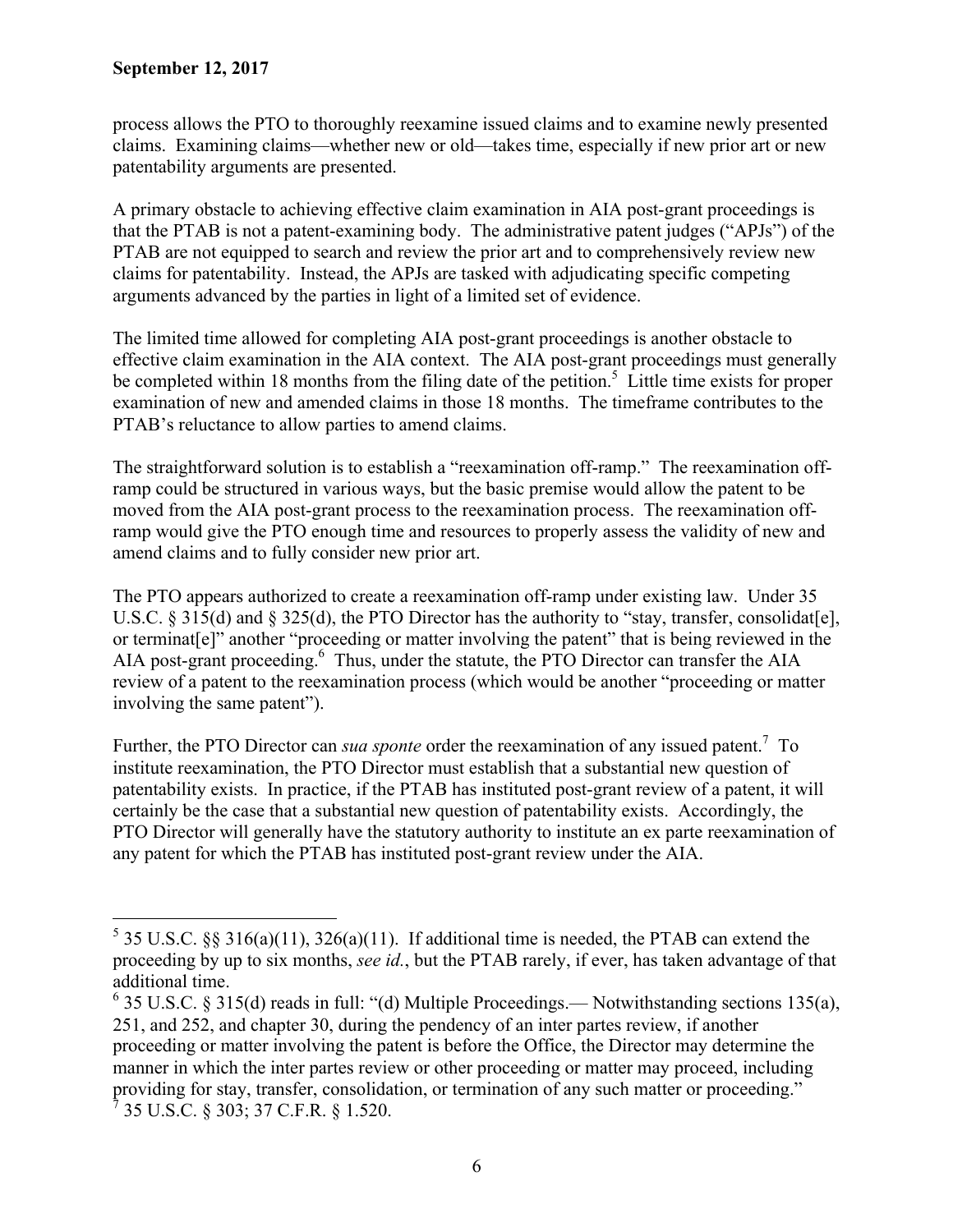Although authorized to transfer or stay AIA matters and thus create the reexamination off-ramp, the PTO Director and PTAB have not done so. I am aware of no instance in which an IPR review has been transferred to the reexamination process. The PTAB has stayed reexaminations in view of concurrent IPR reviews<sup>8</sup>, but that result is the opposite of what I suggest is preferable. The patent owner would prefer the option to proceed through reexamination in order to have amended and new claims properly examined.

The PTO is unlikely to establish, on its own volition, the necessary reexamination off-ramp. The PTAB focuses too much on completing AIA post-grant proceedings within the deadlines without ever taking the additional time allowable under the statute. Institutional inertia is another likely culprit; a federal agency is institutionally disinclined to make a significant procedural change even though it would create an efficient, creative solution.

To solve the problem, Congress should amend the AIA to provide the patent owner with a right to demand that the patent be transferred to a reexamination proceeding from the AIA post-grant proceeding if claim amendments are made, new claims added, or new prior art is presented. This reexamination off-ramp will provide the proper means by which to examine new claims for patentability and to examine existing claims in view of new prior art.

Some patent owners, to be sure, may forgo the reexamination off-ramp for various reasons. Reexamination generally takes longer than AIA post-grant review. Additional prior art and arguments may be considered in the reexamination, beyond what was the initial basis for instituting the reexamination. Once the reexamination begins, the examiner is free to consider all available prior art—not just the art cited at the beginning of the proceeding. In reexamination, an examiner may also reject claims based on double patenting grounds.<sup>9</sup> And surviving reexamination with amended claims subjects the claims to intervening rights (as explained below in the next section). Even with these features, a reexamination off-ramp will be utilized to properly examine new and amended claims presented during AIA post-grant review.

In short, the reexamination off-ramp is an ideal mechanism to enable the PTO to examine new and amended claims in light of the cited prior art and to consider new arguments and new prior art about the patentability of issued claims. Even though the PTO Director can create the reexamination off-ramp under current law, minor statutory amendments to the AIA may be necessary to ensure the procedure's viability for those patent owners who elect to use the reexamination off-ramp.

# **B. A Patent Owner Must Have a Right to Amend Claims During AIA Proceedings**

AIA proceedings should be revised so that a patent owner has a right to amend its claims. This proposal will simplify the proceedings, enable patent challengers to cull overly broad claims, and ensure that inventors and innovators maintain valid patent protection for novel and nonobvious

<sup>8</sup> *See, e.g.*, *CBS Interactive Inc. v. Helferich Patent Licensing, LLC*, No. IPR2013-00033, Paper No. 15 (P.T.A.B. Nov. 6. 2012) (staying a concurrent inter partes reexamination pending the termination or completion of the IPR).

<sup>9</sup> *In re Lonardo*, 119 F.3d 960, 965-67 (Fed. Cir. 1997).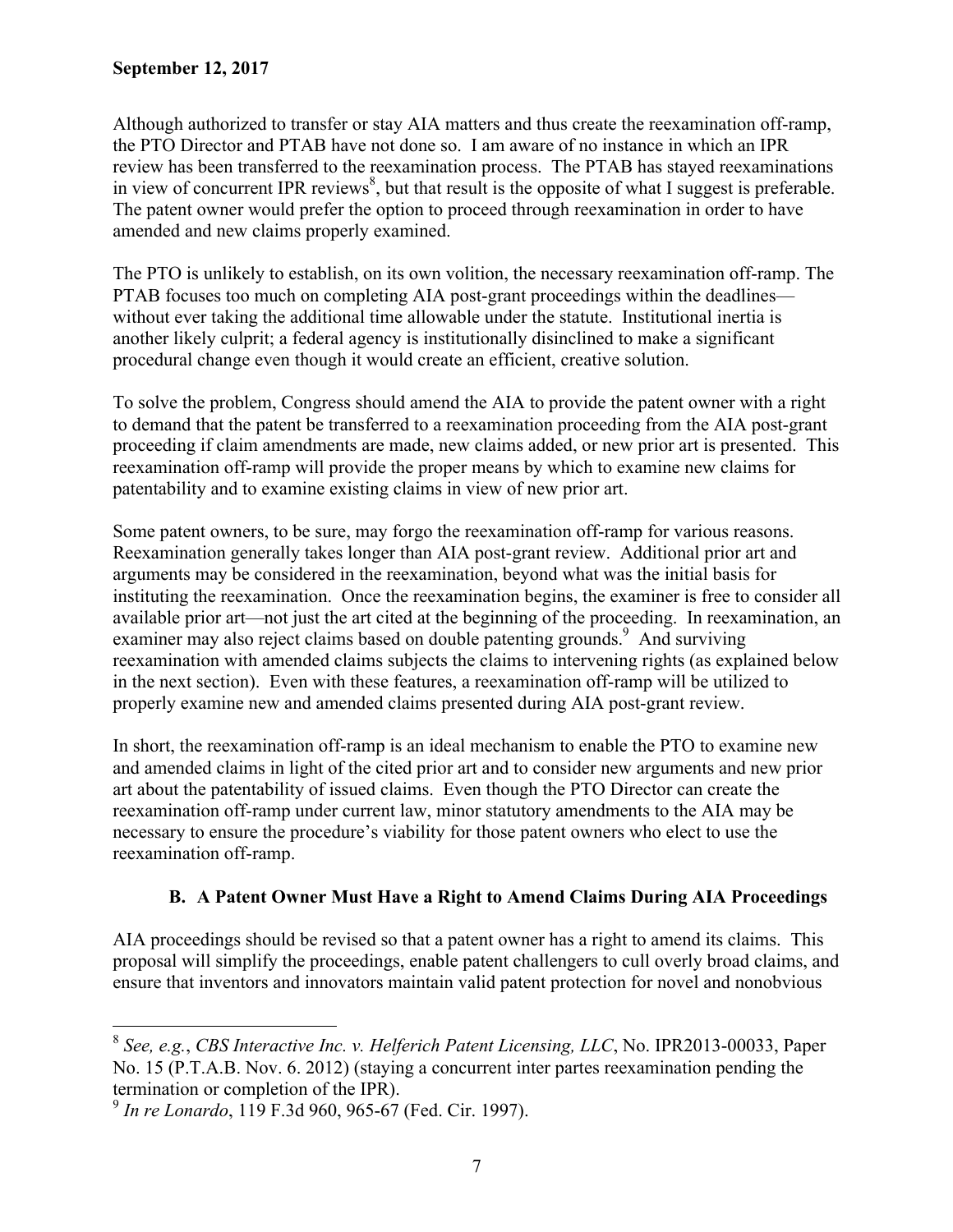inventions. The reexamination off-ramp will enable proper examination of new and amended claims.

In AIA post-grant proceedings, a patent owner currently lacks the right to amend claims but does have the right to file one motion seeking an amendment of the claims.<sup>10</sup> The PTO's and PTAB's application of the AIA makes illusory the ability to amend claims during a post-grant proceeding.<sup>11</sup> Many have written about the problems associated with the lack of a meaningful ability to amend the claims.<sup>12</sup>

Some have suggested that the PTAB rarely allows claim amendments because the compressed timing of the post-grant proceeding. This is likely so, but, with a reexamination off-ramp the patent owner will have the right to ask that new and amended claims be fully examined before a patent examiner. The PTAB has the authority to stay proceedings, and therefore concerns about statutory timing requirements are misplaced.

I further note that the Federal Circuit has an appeal, *In re Aqua Products, Inc.*, 13 pending before the full en banc court. The court granted rehearing en banc to address the following questions:

(a) When the patent owner moves to amend its claims under 35 U.S.C. § 316(d), may the PTO require the patent owner to bear the burden of persuasion, or a burden of production, regarding patentability of the amended claims as a condition of allowing them? Which burdens are permitted under 35 U.S.C. § 316(e)?

(b) When the petitioner does not challenge the patentability of a proposed amended claim, or the Board thinks the challenge is inadequate, may the Board sua sponte raise patentability challenges to such a claim? If so, where would the burden of persuasion, or a burden of production, lie?

30%20PTAB%20MTA%20study.pdf. 13 Appeal No. 2015-1177.

 $\overline{a}$  $^{10}$  35 U.S.C. §§ 316(d), 326(d).

<sup>&</sup>lt;sup>11</sup> *See* 37 C.F.R. § 42.121(a)(3) (requiring that proposed substitute claims must "respond to a ground of unpatentability involved in the trial" and may not "enlarge the scope of the claims of the patent or introduce new subject matter"); *id.*  $\S$  42.121(a)(3) (mandating that "[t]he presumption is that only one substitute claim would be needed to replace each challenged claim"); *Idle Free Sys., Inc. v. Bergstrom, Inc.*, No. IPR2012-00027, Paper No. 26 (P.T.A.B. June 11, 2013) (listing additional requirements for motions to amend claims); *MasterImage 3D, Inc. v. Reald Inc.*, No. IPR2015-00040, Paper No. 42 (P.TA.B. July 15, 2015).

<sup>12</sup> *E.g.*, Matthew Bultman, *PTAB Lets Schaeffler Amend Some Claims In Patent Challenge*, Law360, June 21, 2017, *at* https://www.law360.com/articles/936525/ptab-lets-schaeffler-amendsome-claims-in-patent-challenge ("It has been unusual for the PTAB to grant motions to amend, which can be a tool for patent owners to save patents from an invalidity challenge."); *see also* USPTO, *Patent Trial and Appeal Board Motion to Amend Study*, Apr. 30, 2016, *at* https://www.uspto.gov/sites/default/files/documents/2016-04-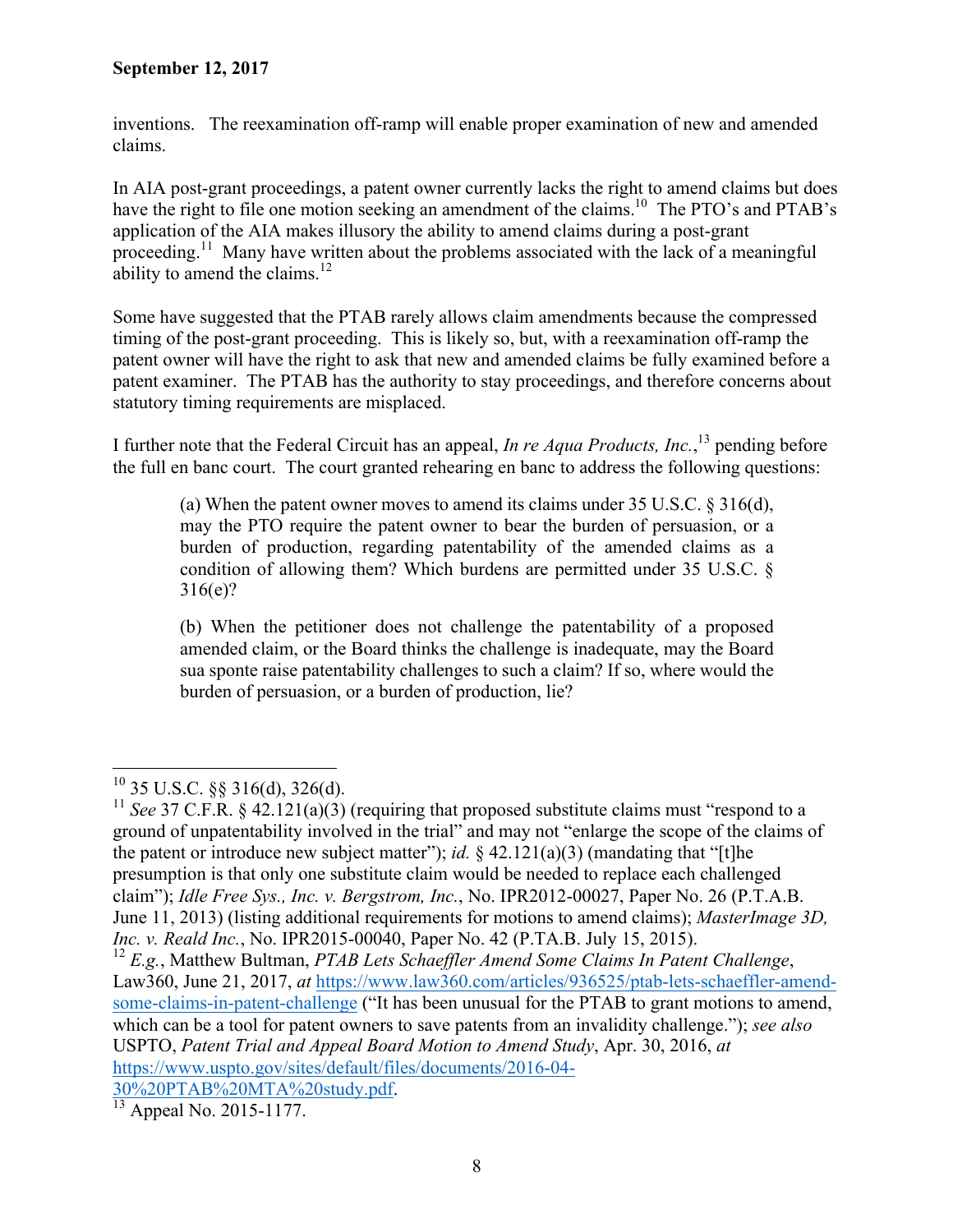My proposal of a mandatory right to amend during AIA post-grant proceedings would simplify the process for amendments and would reduce litigation about whether the PTAB properly granted or denied motions to amend. Evident from the *Aqua Products* en banc case, the Federal Circuit is weighing issues such as "burden of persuasion" and "burden of production" in the context of motions to amend claims. These issues can be complicated—and are too complicated to be decided in the context of an AIA post-grant proceeding. The right to amend, with a reexamination off-ramp, will obviate this unnecessary complexity.

At the same time, accused infringers will be protected from claim amendments under the doctrine of intervening rights. When a patent owner amends the claims, the doctrine of intervening rights may apply to cut off damages liability, and the accused infringer may not be liable for past or future infringement of the new or amended claims.<sup>14</sup> As the Federal Circuit has explained, "the making of substantive changes in the claims is treated as an irrebuttable presumption that the original claims were materially flawed," and therefore, the doctrine of intervening rights "relieves those who may have infringed the original claims from liability during the period before the claims are validated."<sup>15</sup>

In the post-grant situation, the goal should be to preserve valid patent protection while cancelling invalid claims. Affording a patent owner the right to amend claims, particularly when facing newly presented prior art, will help achieve the proper balance between cancelling overly broad claims and maintaining patent protection for worthy innovation.

## **C. In AIA Reviews, The PTAB Must Apply the Clear and Convincing Evidence Standard and the Presumption of Validity**

AIA post-grant proceedings use the "preponderance of the evidence" standard.<sup>16</sup> After several years, our experience proves that this evidentiary standard is too low. Patents covering important inventions are too easily invalidated. Congress should amend the statute so that the "clear and convincing" standard—the same used in district court proceedings—is used in AIA post-grant proceedings.

When the AIA was passed, a patent owner expected to have an opportunity to amend challenged claims. The procedure would in part resemble an examination of the claims, similar to what occurs in *ex parte* patent prosecution. Patent examination is an *ex parte* process, and using a toohigh evidentiary standard would hamper the PTO examiner's ability to reject claims of questionable patentability. If a post-grant proceeding were, in fact, like patent examination, it would make sense to use the lower "preponderance of the evidence" standard when assessing the patentability of any given claim. $17$ 

<sup>14</sup> *See, e.g.*, *Marine Polymer Techs., Inc. v. HemCom, Inc.*, 672 F.3d 1350, 1360-65 (Fed. Cir. 2012).

<sup>15</sup> *Bloom Eng'g Co. v. N. Am. Mfg. Co.*, 129 F.3d 1247, 1249 (Fed. Cir. 1997).

 $^{16}$  35 U.S.C.  $\frac{8}{3}$  316(e), 326(e).

<sup>&</sup>lt;sup>17</sup> See In re Oetiker, 977 F.2d 1443, 1445 (Fed. Cir. 1992) ("After evidence or argument is submitted by the applicant in response, patentability is determined on the totality of the record,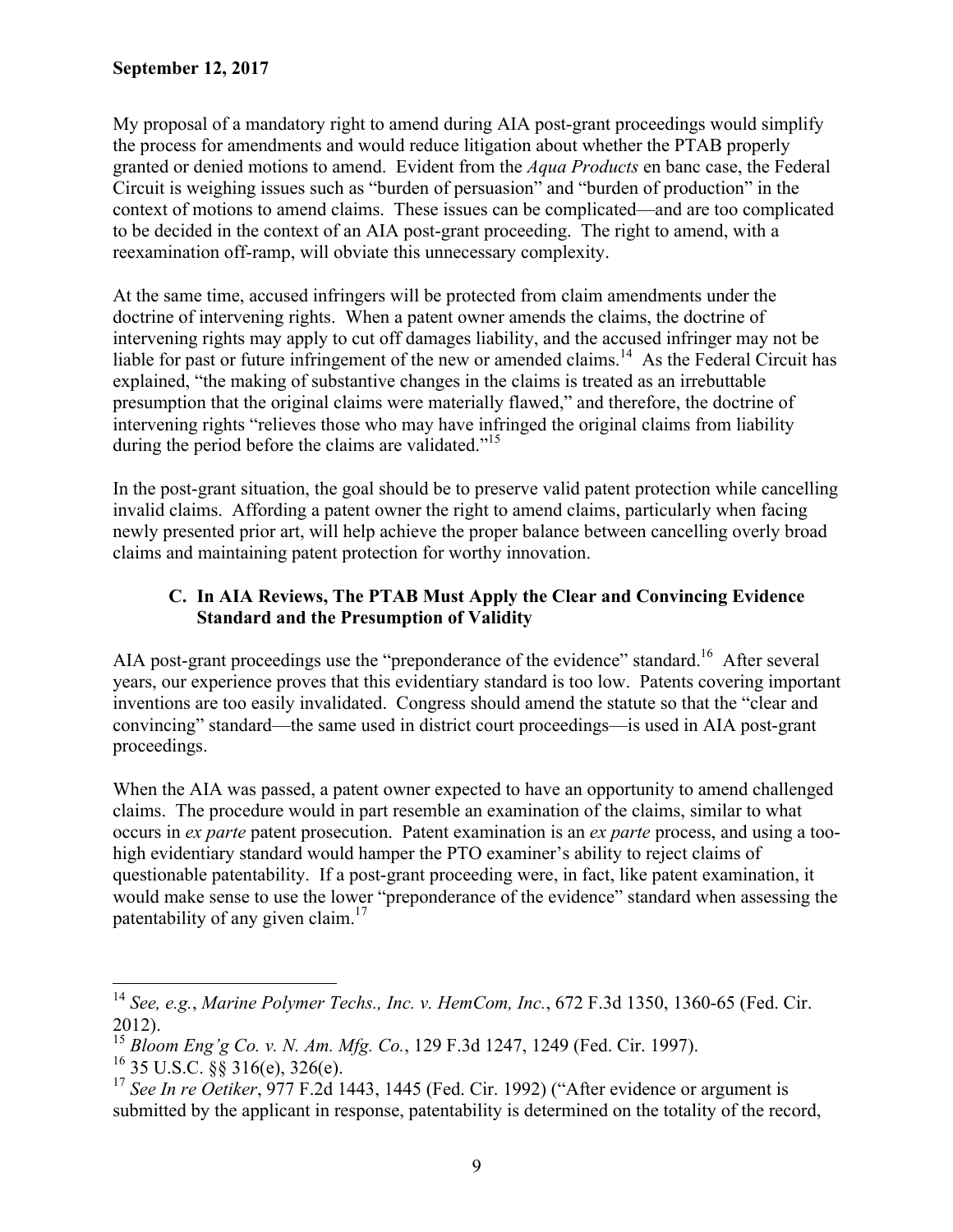But a post-grant proceeding differs significantly. AIA proceedings are adversarial adjudications of patent validity. The petitioner and the patent owner put forth competing arguments based on the evidence presented. There is no meaningful procedure by which patent owners can amend claims and have their new claims examined for patentability. The post-grant proceedings include discovery and the taking of testimony of witnesses. Indeed, AIA post-grant proceedings were intended to be a less expensive, faster alternative to traditional district court litigation.<sup>18</sup>

Establishing a more efficient forum for adjudicating patent validity disputes is a reasonable objective, but little justification exists for lowering the evidentiary standard for assessing the validity of a duly-issued patent. Post-grant proceedings should focus on confirming valid patent rights and cancelling invalid claims, consistent with outcomes expected in district court litigation, but without the unnecessary costs associated with burdensome discovery matters and the delays due to crowded district court dockets.

In *Microsoft Corp. v. i4i Ltd. Partnership*,<sup>19</sup> the Supreme Court unanimously upheld that the clear-and-convincing standard applies to validity determinations in patent infringement actions. The Court ruled that 35 U.S.C. § 282 embodied the common-law rule for the standard of proof: "The common-law presumption, in other words, reflected the universal understanding that a preponderance standard of proof was too 'dubious' a basis to deem a patent invalid."<sup>20</sup>

If, in the Supreme Court's view, the "preponderance of the evidence" standard is "too dubious" for patent invalidation, then that dubious standard should not be used in AIA post-grant proceedings, especially when a patent owner cannot amend or add patent claims and the proceeding is not structured to enable the PTO to examine new or amended claims.

Similarly, validity determinations in AIA post-grant proceedings should be consistent with district court proceedings by properly applying the statutory presumption of validity set forth in 35 U.S.C. § 282. As Judge Rich explained over thirty years ago, § 282 "creates a presumption that a patent is valid and imposes the burden of proving invalidity on the attacker" and "[t]hat burden is constant and never changes and is to convince the court of invalidity by clear evidence."<sup>21</sup> The Supreme Court reaffirmed the importance of the statutory burden of proof in

by a preponderance of evidence with due consideration to persuasiveness of argument."); *In re Corkill*, 771 F.2d 1496, 1500 (Fed. Cir. 1985).

<sup>18</sup> *E.g.*, 157 Cong. Rec. S1326 (daily ed. Mar. 7, 2011) (statement of Sen. Sessions) (opining that post-grant review "will allow invalid patents that were mistakenly issued by the PTO to be fixed early in their life, before they disrupt an entire industry or result in expensive litigation"); *see also* Tony Dutra, *AIA at 5 Years: PTAB's Tectonic Change in Patent Litigation*, Bloomberg BNA, Sept. 16, 2016 (quoting Kevin Jakel, CEO of Unified Patents: "The PTAB has been a game-changer and, as the legislative intent suggested, it has worked as a less expensive alternative to litigation . . . ."), *at* https://www.bna.com/aia-years-ptabs-n57982077105/. 19 131 S. Ct. 2238 (2011).

<sup>20</sup> *Id.* at 2246.

<sup>21</sup> *Am. Hoist & Derrick Co. v. Sowa & Sons, Inc.*, 725 F.2d 1350, 1350 (Fed. Cir. 1984).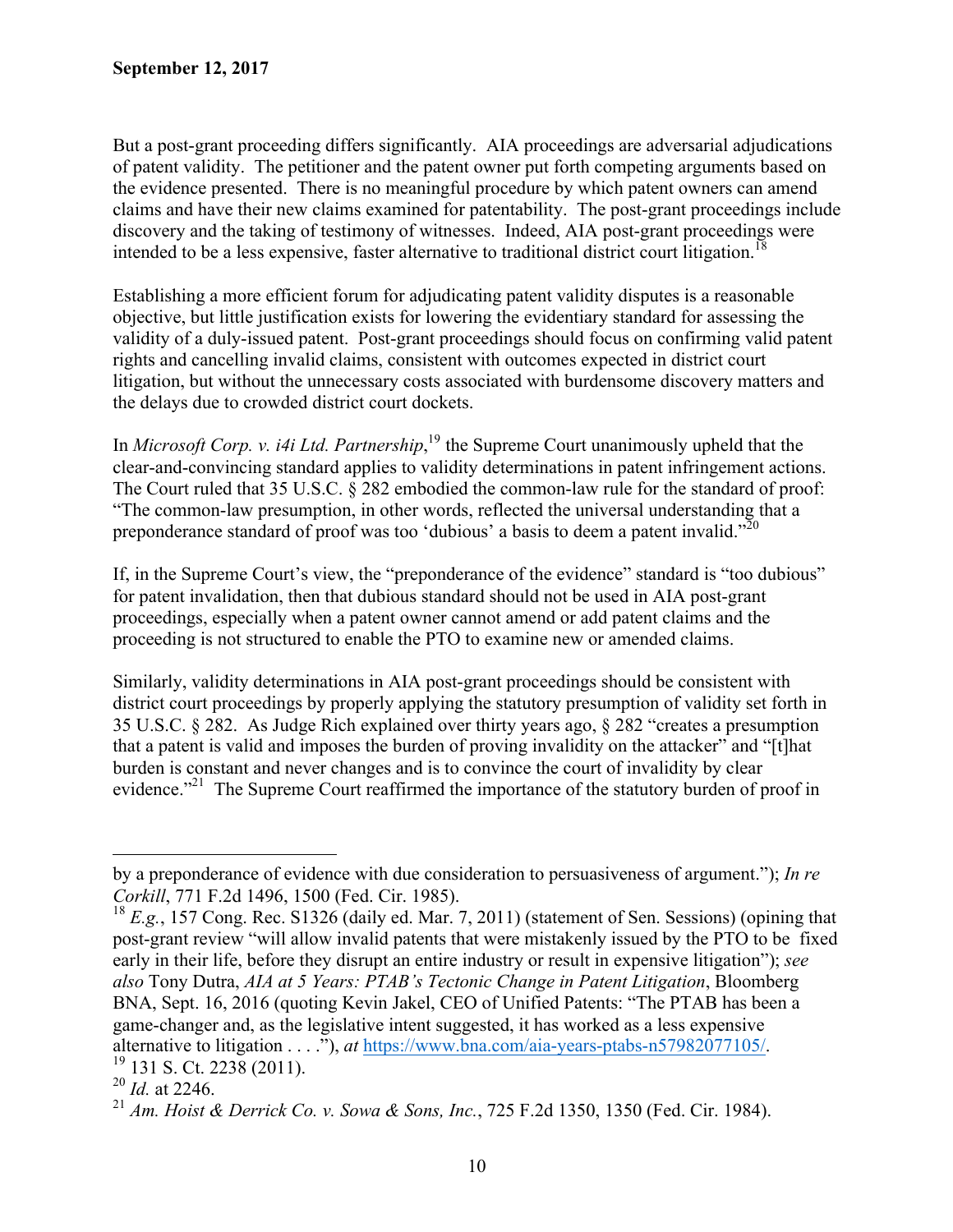*Microsoft v. i4i*, but currently, too many patent owners feel that the deck is stacked against them and that they have the burden to prove their patents valid once they set foot in the PTAB.

In total, post-grant proceedings should use a clear and convincing evidence standard of proof and a presumption of validity when deciding the validity of issued patents in AIA post-grant proceedings.

## **D. The PTAB Must Use the Same Claim Construction Standard Used in Patent Litigation Before Article III District Courts**

Another concern with AIA post-grant proceedings is that, pursuant to PTO rule, the PTAB construes the claims using the broadest reasonable interpretation ("BRI") when assessing the validity of the claims.<sup>22</sup> When the PTO implemented the BRI rule<sup>23</sup> for AIA post-grant proceedings, the expectation was that the patent owner would have a reasonable ability to amend claims and propose new claims, which then would be examined for patentability. As we now know, however, claim amendments are rarely permitted in post-grant review proceedings.<sup>24</sup>

The result is an extraordinarily high patent cancellation rate in AIA post-grant proceedings. The PTAB's use of the BRI, which is different than in federal district court, results in the cancellation of claims based on a claim interpretation divorced from the patent's specification, as it would be understood by the ordinary artisan. The PTAB does not construe the patent claims according to its plain and ordinary meaning, as is required in federal court.<sup>25</sup> Instead, the PTAB uses the BRI, a broader interpretation of the claims and the same approach used by patent examiners when reviewing patent applications. In some instances, the BRI does not properly account for prosecution history, which can inform the ordinary artisan's understanding of the claims. The BRI has led to differing outcomes in post-grant proceedings compared to district court patent litigation, and that result conflicts with the AIA's goal of creating an alternative forum for patent litigation.

Moreover, using the BRI in a proceeding lacking the right to amend claims makes little sense. In contrast, during reexamination, a patent applicant can readily amend claims should the examiner apply the BRI and conclude that the claim is not patentable. The patent owner can narrow the claim to overcome the examiner's rejection (based on the BRI) and then maintain claims, albeit narrower claims, that still protect the invention. Not so in AIA post-grant proceedings.

 $\overline{a}$  $22$  I explained the problems with the BRI in an amicus brief filed with the Supreme Court in *Cuozzo Speed Technologies, LLC v. Lee*, 136 S. Ct. 2131 (2016). The amicus brief is available here:

https://www.americanbar.org/content/dam/aba/publications/supreme court preview/briefs 2015 2016/15-446 amicus np PaulRMichel.authcheckdam.pdf. 23 *See* 37 C.F.R. § 42.100(b) (2016).

<sup>&</sup>lt;sup>24</sup> The Supreme Court's decision in *Cuozzo* upheld the validity of the PTO's rule applying the BRI. I do not reargue that issue but instead target the best rule for achieving the AIA's objectives. With experience, we have learned that the BRI in AIA post-grant proceedings causes more harm than good.

<sup>25</sup> *Phillips v. AWH Corp.*, 415 F.3d 1303 (Fed. Cir. 2005) (en banc).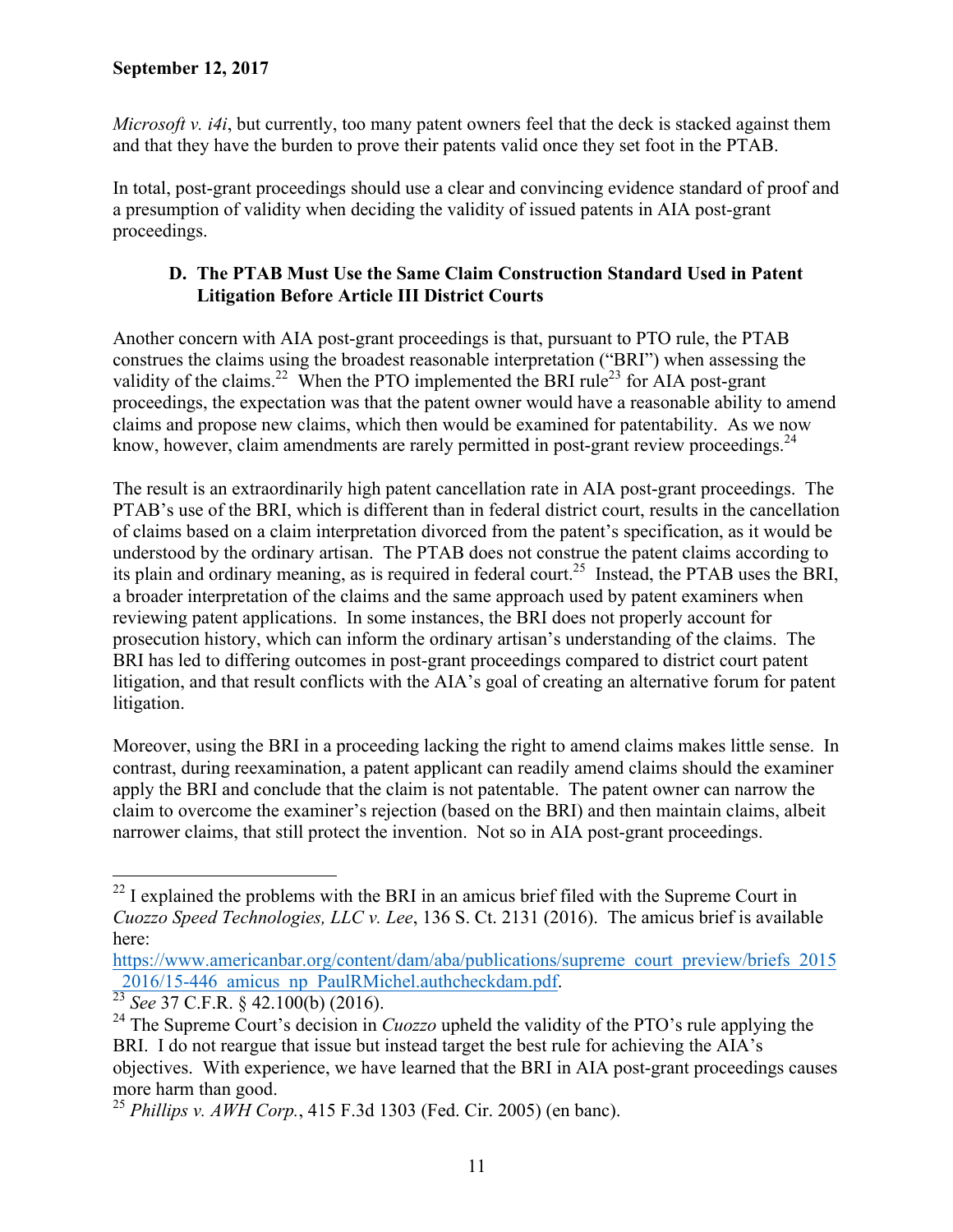Instead of using the BRI, the PTAB should use the plain and ordinary meaning, *i.e.*, the *Phillips* standard, for construing claims. This would harmonize PTAB patent reviews with district court proceedings, minimize conflicting outcomes, and make AIA post-grant proceedings a truer surrogate for district court litigation, as Congress originally intended.

My proposal is also consistent with my suggestion above to give patent owners the right to amend the claims. If a patent owner chooses to amend or add claims during a post-grant proceeding, the process could move forward through the reexamination off-ramp. The reexamination process would then provide a proper examination of the new and amended claims, using the BRI as per accepted practice.

### **E. The Institution Decision Must be Made by a Distinct Decisionmaker from the PTAB Panel that Would Rule on the Merits**

When Congress established the AIA, it instructed that "[t]he Director" of the PTO "shall determine whether to institute an inter partes review,"<sup>26</sup> and that "[t]he Patent Trial and Appeal Board shall  $\ldots$  conduct each inter partes review instituted under this chapter.<sup>327</sup> Thus, Congress—for good reason—envisioned a system in which the initial decision to institute AIA post-grant review was made by another decisionmaker, while the final decision on the merits would be by the PTAB. Contrary to congressional intent, the PTO uses the same PTAB panel to make both the decision to institute and the final decision on the merits.<sup>28</sup> The PTO's procedure is inconsistent with the statute, is functionally flawed, and should be corrected.

A major flaw in the PTO's system is that the three-judge PTAB panel that decides whether to institute or not is the same panel that decides the merits of the patent challenge. The very act of deciding to institute review likely prejudices the panel, even though the panel has reviewed only an incomplete record. In many instances, the PTAB panel may decide to institute review after hearing only from the petitioner because the patent owner, for good reasons, did not file a patent owner preliminary response.

The saying "you only get one chance to make a first impression" rings true in the patent ligation context. As a judge, I was highly influenced by my first read of the parties' briefs. I always kept an open mind, of course, as I studied the briefs, read my clerk's bench memo, reviewed the evidentiary record, and listened to oral argument by the attorneys. My final conclusions often differed from my initial impression, but my initial impression, based on the briefs, strongly influenced my subsequent thinking of the case.

My personal experience is consistent with well-documented reports in the legal and scientific literature. Legal scholars, relying on cognitive science research, have explained that "individuals, including judges, will overvalue initial impressions, even those based on imperfect

 $^{26}$  35 U.S.C. § 314(b).

 $^{27}$  *Id.* § 316(c).

<sup>&</sup>lt;sup>28</sup> 37 C.F.R. § 42.4(a) ("The Board institutes the trial on behalf of the Director.").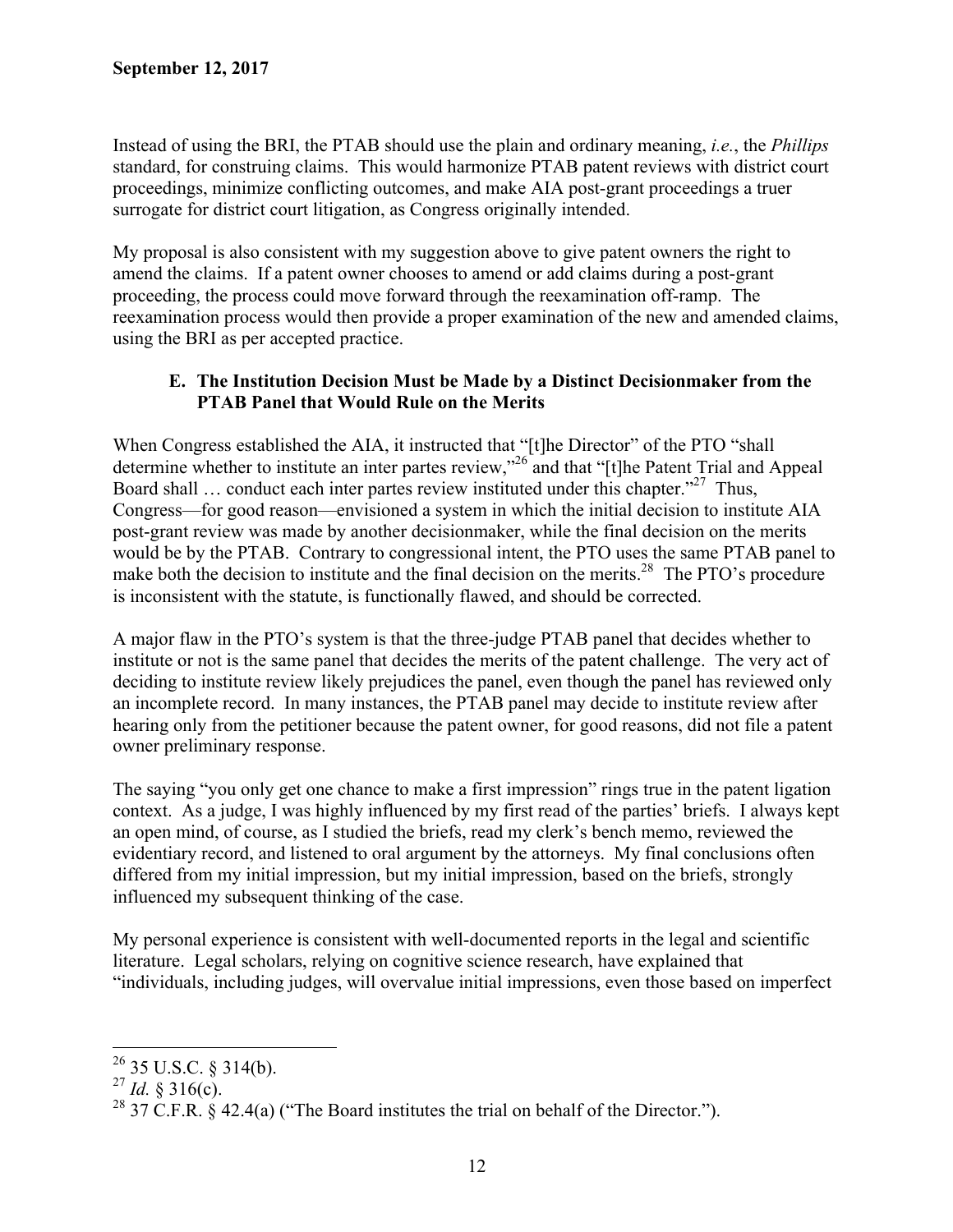$\overline{a}$ 

information."29 "[P]eople form their first impressions of an issue based on the context in which they first confront it" and "they have an ingrained tendency to overestimate the extent to which those circumstances are representative of the issue."30 Indeed, the literature is vast concerning the extent to which inaccurate "first impressions" can influence final decisionmaking. $31$ 

For these reasons, I was always certain to read the parties' appeal briefs together, meaning I read the appellant's brief and then would immediately read the appellee's brief, so that I learned both sides of the story at the same time. I sometimes would read the appellant's reply brief first, and then the appellee's brief. My approach allowed me to digest opposing arguments close in time so I could process all arguments and evidence before reaching any firm initial conclusions.

The PTAB's current process of reviewing AIA petitions is not structured to mitigate the risks associated with first impression bias based on incomplete information. The PTAB panel's first introduction to the case is based on a thorough and complete petition filed by the patent challenger. The patent owner is not required to file a preliminary patent owner response before the PTAB panel decides whether to institute review. Even if the patent owner does file a preliminary response to the petition, the preliminary response will likely be limited, even under the expanded rules permitting the patent owner to file testimonial and other evidence.<sup>32</sup>

Recent news about PTAB "panel packing' underscore the importance of establishing fair PTAB procedures. Judges on the Federal Circuit have questioned the propriety of changing a PTAB panel in order to achieve a desired result in post-grant proceedings. In a rare two-judge concurrence, Judges Dyk and Wallach "question[ed] whether the practice of expanding panels where the PTO is dissatisfied with a panel's earlier decision is the appropriate mechanism of achieving the desired uniformity."<sup>33</sup> And in an earlier case, a PTO attorney acknowledged that "anytime there has been a seeming other-outlier [the PTO has] engaged the power to reconfigure the panel so as to get the result [the PTO] want[s]."<sup>34</sup>

<sup>29</sup> Neal Devins & Alan Meese, *Judicial Review and Nongeneralizable Cases*, 32 Fla. State Univ. L. Rev. 323, 331 (2005) (citing Chris Guthrie *et al.*, *Inside the Judicial Mind*, 86 Cornell L. Rev. 777, 778-80 (2001)).

<sup>30</sup> Michael Abramowicz & Thomas B. Colby, *Notice-and-Comment Judicial Decisionmaking*, 76 Univ. Chi. L. Rev. 965, 981 (2009).

<sup>31</sup> *See, e.g.*, Thomas C. Mann & Melissa J. Ferguson, *Can We Undo Our First Impressions?: The Role of Reinterpretation in Reversing Implicit Evaluations*, 108 J. Personality and Social Psychology 832 (2015); Philip E. Tetlock, *Accountability and the Perseverance of First Impressions*, 46 Social Psychology Quarterly 285 (1983); *see also* Matthew Rabin & Joel L. Schrag, *First Impressions Matter: A Model of Confirmatory Bias*, 114 Quarterly J. of Economics 37, 37 (Feb. 1999) ("Psychological research indicates that people have a cognitive bias that leads them to misinterpret new information as supporting previously held hypotheses.").  $32$  37 C.F.R. § 42.107(c) (2016).

<sup>33</sup> *Nidec Motor Corp. v. Zhongshan Broad Ocean Motor Co.*, No. 16-2321, slip op. at 4 (Aug. 22, 2017) (Dyk, J., concurring, with Wallach, J.).

<sup>34</sup> Gene Quinn, *USPTO Admits to Stacking PTAB Panels to Achieve Desired Outcomes*, IPWatchdog.com, Aug. 23, 2017, *at* http://www.ipwatchdog.com/2017/08/23/uspto-admitsstacking-ptab-panels-achieve-desired-outcomes/id=87206/.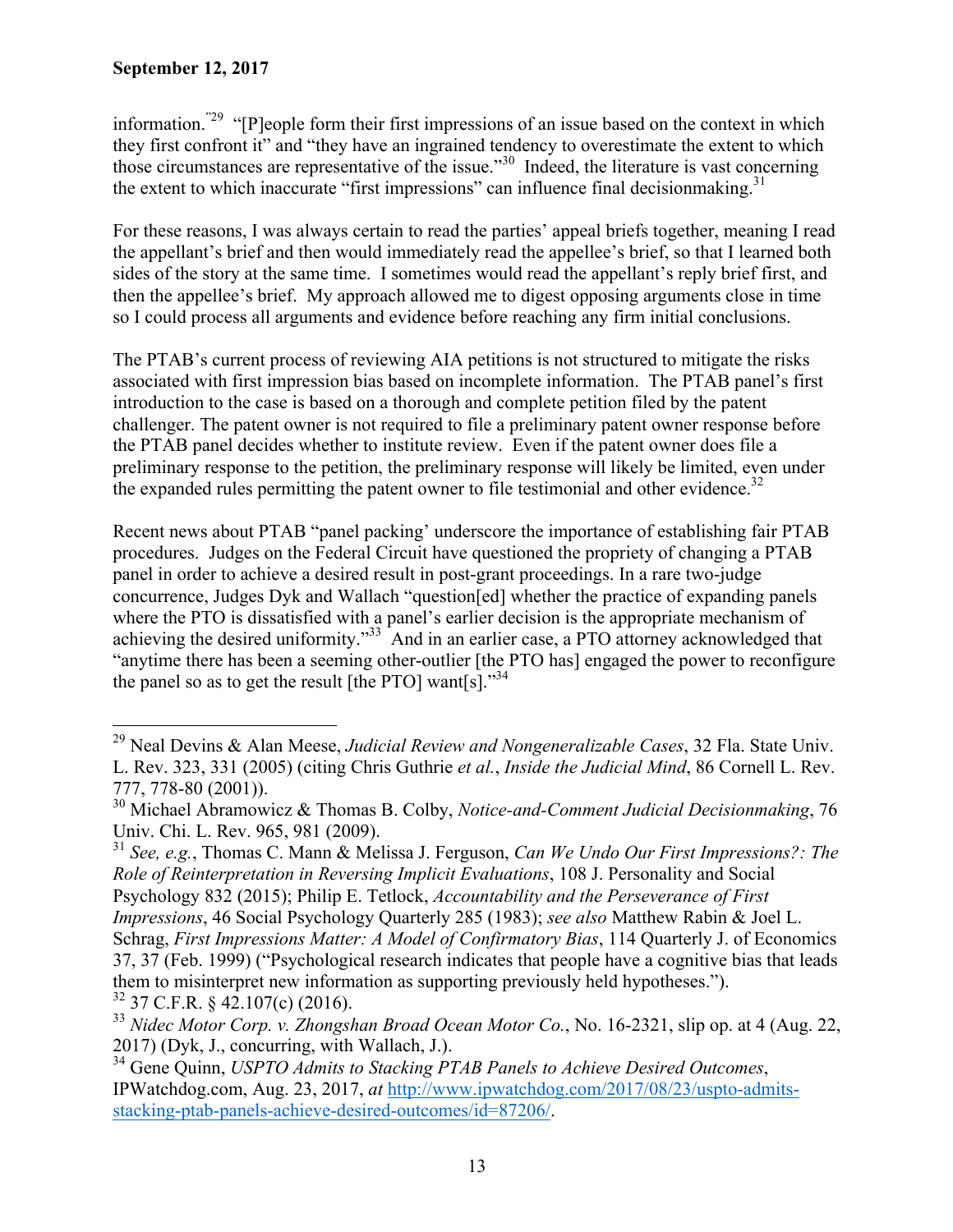$\overline{a}$ 

Whether the PTO Director is allowed to "panel pack" is beyond the scope of my testimony here, but I raise it because it relates to whether PTO and PTAB procedures are—and appear to be fair to patent owners and applicants. The current structure for reviewing AIA post-grant petitions fails to account for the "first impression" bias. The panel forms in an initial view based on the petitioner's initial arguments and before reviewing the competing evidence. Coupled with the revelations about potential "panel packing," inventors and innovators are quickly losing faith in the PTAB process.

To correct these deficiencies, the initial decision on an AIA petition should be made by a decisionmaker other than the three-judge PTAB panel making the final decision. The PTO Director has various options that could be easily implemented. For instance, delegate the initial decision to institute to a single APJ. Alternatively, the initial decision could be made by the Central Reexamination Unit ("CRU"). Once a case is instituted, then the case would be assigned to a full PTAB panel comprising three new APJs who will adjudicate the matter without the risk of "first impression" bias.

My proposal obviates concerns that separating the institution decision from the final written decision will create too much work for the PTAB. If the CRU is used to make the institution decision, then workload on the Board will decrease. If a single APJ makes the initial decision, the workload will decrease, as only one APJ will be assigned to the petition during the first six months (the institution stage), in effect freeing up two APJs for six months.

The CRU may be particularly well-suited to make the initial decision on an AIA post-grant review petition. The CRU was created in 2005 within the PTO to provide a dedicated group of employees to rule on reexamination requests. By creating the CRU, the PTO increased the consistency of reexamination proceedings. The CRU also worked to reduce pendency in reexamination proceedings. The CRU has more than ten years of experience making the very types of decisions that are made when granting or denying an AIA post-grant review petition.

While the PTO has the authority to implement these changes,  $3<sup>5</sup>$  expediency warrants congressional action. A relatively minor statutory amendment would achieve the result. Specifically, 35 U.S.C. § 314 currently specifies that the Director shall determine whether to institute inter partes review. A new subsection, § 314(f), could read:

Under no circumstances shall the determination whether to institute inter partes review be made by an individual who is a member of the Patent Trial and Appeal Board who participates in the inter partes review after institution or the final written decision under  $\S 318$  of this chapter.<sup>36</sup>

With this amendment, the PTO Director will have broad discretion on how to assign the decision to institute, while requiring a decisional separation between the preliminary institution decision

<sup>35</sup> *Cf. Ethicon Endo-Surgery, Inc. v. Covidien LP*, 812 F.3d 1023, 1031 (Fed. Cir. 2016), *cert. denied* 137 S. Ct. 625 (2017).

<sup>&</sup>lt;sup>36</sup> The analogous section for post-grant review ("PGR") is 35 U.S.C. § 324.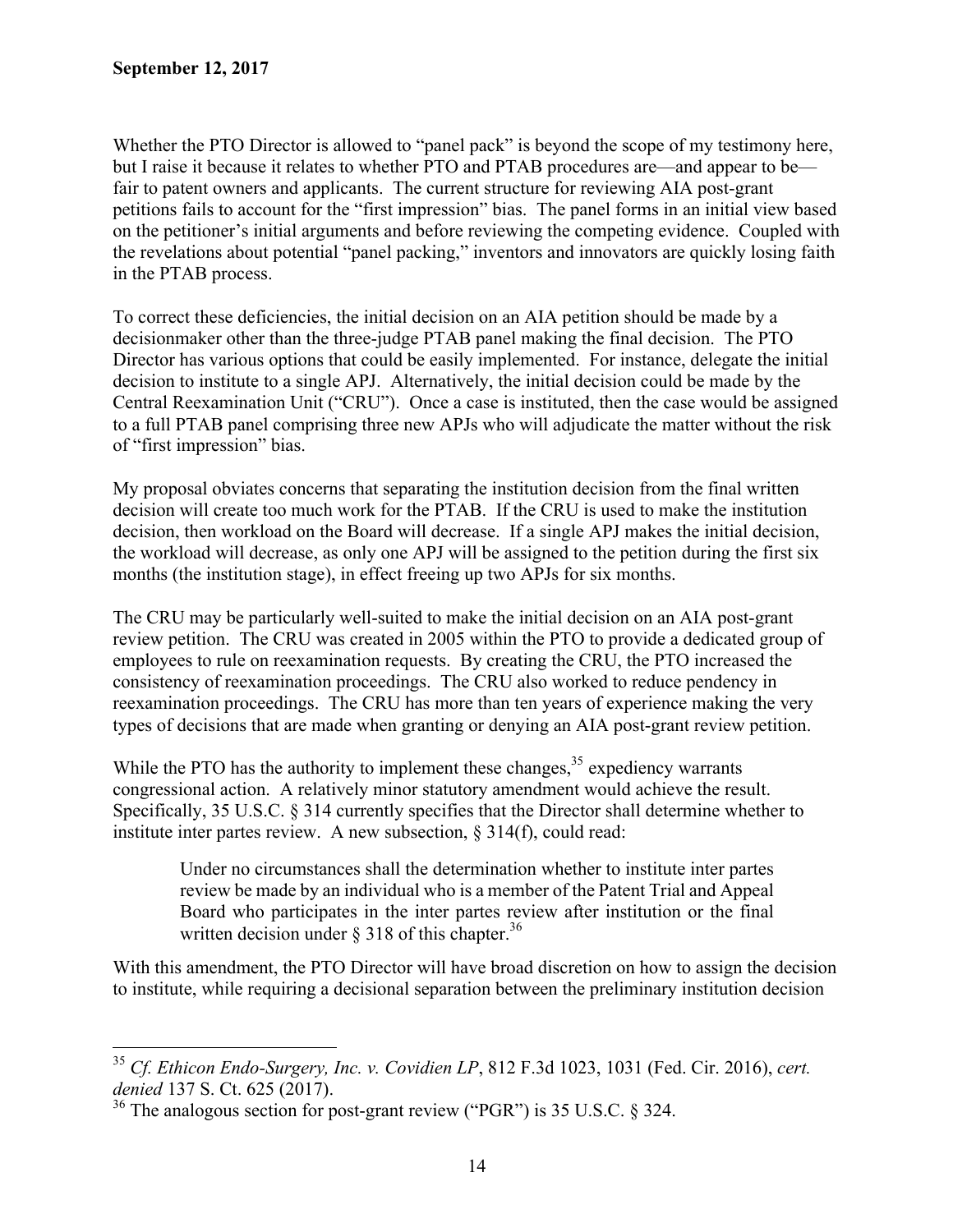$\overline{a}$ 

under  $\S 314$  and the final written decision on the merits under  $\S 318$ . Corresponding changes should be made for the other two AIA reviews.

# **F. A Petitioner Challenging a Patent in the PTAB Must Have Article III Standing**

Another needed improvement to the AIA is to require that all post-grant patent challengers demonstrate Article III standing. This requirement would better align post-grant proceedings with district court proceedings. The AIA scheme was intended to be a faster, less expensive alternative to district court litigation, and district court patent challenges are limited to those parties.

Article III of the U.S. Constitution restricts the power of federal courts to adjudicate "Cases" and "Controversies."37 This demands an actual controversy to exist between parties seeking to litigate a matter in federal court.<sup>38</sup> Article III applies equally to patent litigation in federal court.39

Before the PTAB, however, Article III standing is not a requirement because the case or controversy requirement does not apply to proceedings before federal agencies. Thus, the AIA allows parties without any concrete interest in the patent to question the patent's validity. This creates several problems.

First, without a standing requirement, litigants lack the concrete interest to devote full resources for a robust patent challenge. A party with no risk of liability of infringement has little interest in ensuring a full and complete test of the patent claims. As the Supreme Court has explained, the exercise of judicial power "is not to be placed in the hands of 'concerned bystanders,' who will use it simply as a 'vehicle for the vindication of value interests."<sup>40</sup> "Concerned bystanders" may have a general interest, but they suffer no actual harm if they fail to cancel the patent claims. They suffer no consequences for poor advocacy. This results in false positives, *i.e.*, patent claims being upheld even though they should be cancelled and likely would have been cancelled if a party with a real interest had challenged the patent.

Second, the lack of a standing requirement in AIA post-grant reviews leads to appellate asymmetry. Patent challengers can sometimes participate in an appeal of a PTAB final written decision, but sometimes not. While a party need not have Article III standing for an AIA postgrant review, it must have standing to appeal the final decision to the Federal Circuit.<sup>41</sup> But, under a recent Federal Circuit decision, a PTAB patent challenger need not have standing to be

<sup>37</sup> U.S. Const. art. III, § 2, cl. 1; *see Summers v. Earth Island Inst.*, 555 U.S. 488, 492-93 (2009). <sup>38</sup> *See, e.g.*, *Lujan v. Defenders of Wildlife*, 504 U.S. 555, 560 (1992).

<sup>39</sup> *E.g.*, *Prasco, LLC v. Medicis Pharm. Corp.*, 537 F.3d 1329, 1336 (Fed. Cir. 2008); *Animal Legal Defense Fund v. Quigg*, 932 F.2d 920, 925 (Fed. Cir. 1991).

<sup>40</sup> *Diamond v. Charles*, 476 U.S. 54, 62 (1986) (quoting *United States v. SCRAP*, 412 U.S. 669, 687 (1973)).

<sup>41</sup> *Phigenix, Inc. v. ImmunoGen, Inc.*, 845 F.3d 1168, 1173-74 (Fed. Cir. 2017); *Consumer Watchdog v. Wis. Alumni Research Found.*, 753 F.3d 1258, 1261 (Fed. Cir. 2014).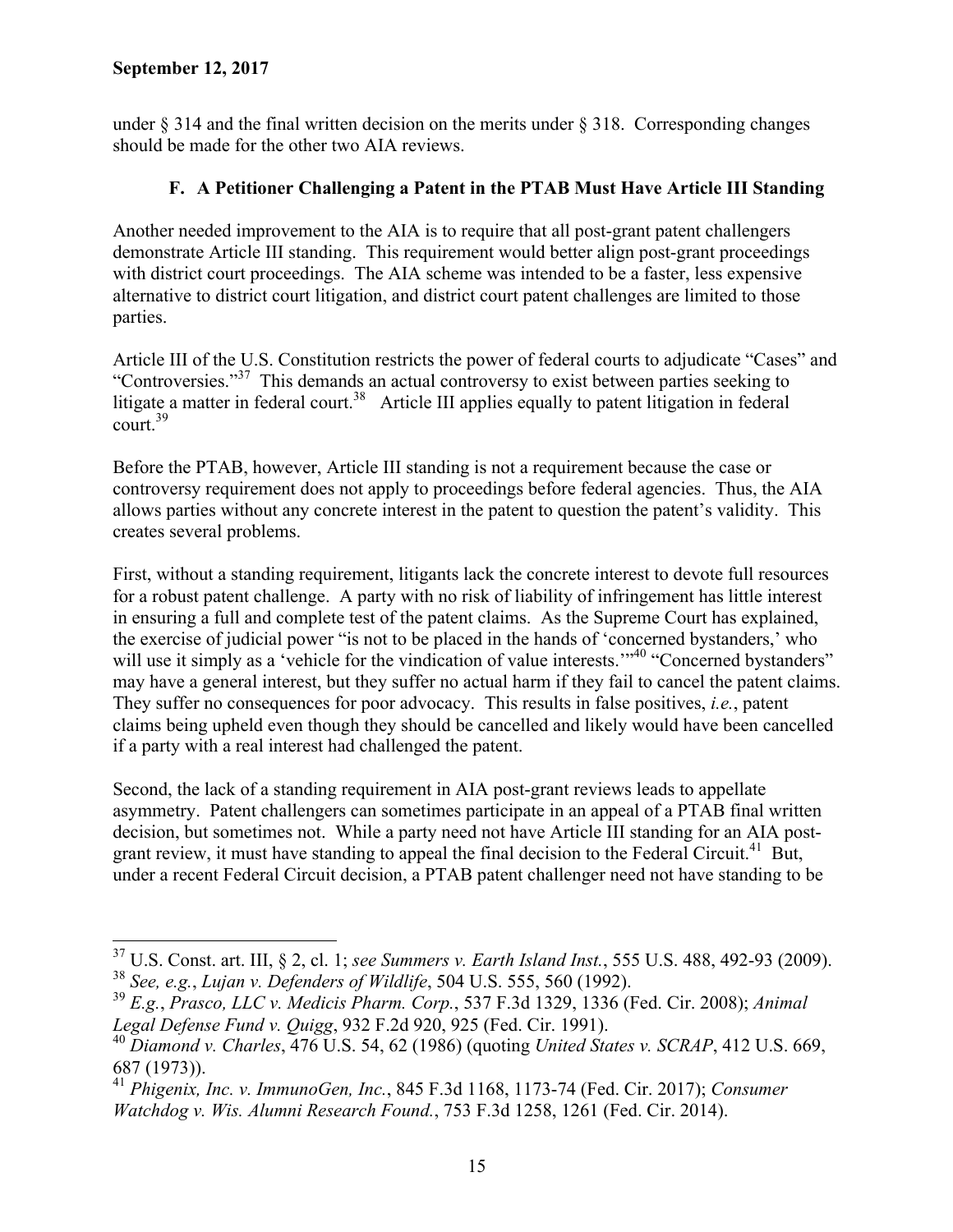an appellee.<sup>42</sup> Under current law, therefore, if a patent challenger without Article III standing wins at the PTAB, it can always participate in an appeal, but if the party loses, it cannot appeal.

This asymmetry is detrimental to creating a uniform body of patent law. PTAB decisions can create rules of law that bind the PTO in future cases.<sup>43</sup> Some PTAB decisions will be wrong, and the appellate process will correct those decisions. But if decisions are shielded from appellate review because the patent challenger lacks Article III standing, those incorrect PTAB decisions will infect future proceedings.

Third, the lack of a standing requirement puts the Federal Circuit in the awkward position of having to conduct, in the first instance, factfinding about standing.<sup>44</sup> Before the PTAB, the parties have no reason or ability to develop the evidence necessary to establish or dispute a petitioner's standing. A dispute about standing only arises when appealed to the Federal Circuit, and the appeals court must then attempt to resolve the dispute through motions practice, which is far from optimal for making factual findings. This process also unnecessarily increases the workload on the court.

Fourth, without a standing requirement, certain entities have abused the AIA review process by filing post-grant petitions with the intention of manipulating stock prices. One well-known hedge fund manager sought to "fille] and publicize [e] patent challenges against pharmaceutical companies while also betting against their shares.<sup> $545$ </sup> AIA post-grant proceedings might be a legitimate means to cancel patents, including pharmaceutical patents, but the administrative resources of the PTO should not be made a mechanism for short-term financial gains through a short-selling campaign.

These problems can be solved by requiring a PTAB petitioner to have standing under Article III. The Federal Circuit has developed a robust body of case law applying the standing requirement to patent actions. If a party has been sued for patent infringement, standing to initiate a PTAB post-grant review will exist. If a party has not been sued for infringement, the petitioner can still

 $\overline{a}$ <sup>42</sup> *Personal Audio, LLC v. Elec. Frontier Found.*, No. 2016-1123, slip op. at 7 (Fed. Cir. Aug. 7, 2017).

<sup>43</sup> *See* Patent Trial and Appeal Board, *Standard Operating Procedure 2, Publication of Opinions and Designation of Opinions as Precedential, Informative, Representative, and Routine (Revision 9)*, Sept. 22, 2014, *at* https://www.uspto.gov/sites/default/files/documents/sop2-

revision-9-dated-9-22-2014.pdf 44 Amy J. Wildermuth & Lincoln L. Davies, *Standing, On Appeal*, 2010 Univ. Ill. L. Rev. 957, 968 (2010) ("Because appellate courts are on foreign ground when they are faced with factualbased standing questions, the procedures they have created for the cases they normally hear are unlikely to work.").

<sup>45</sup> Joseph Walker & Rob Copeland, *New Hedge Fund Strategy: Dispute the Patent, Short the Stock*, Wall Street Journal, Apr. 7, 2015, *at* https://www.wsj.com/articles/hedge-fund-managerkyle-bass-challenges-jazz-pharmaceuticals-patent-1428417408.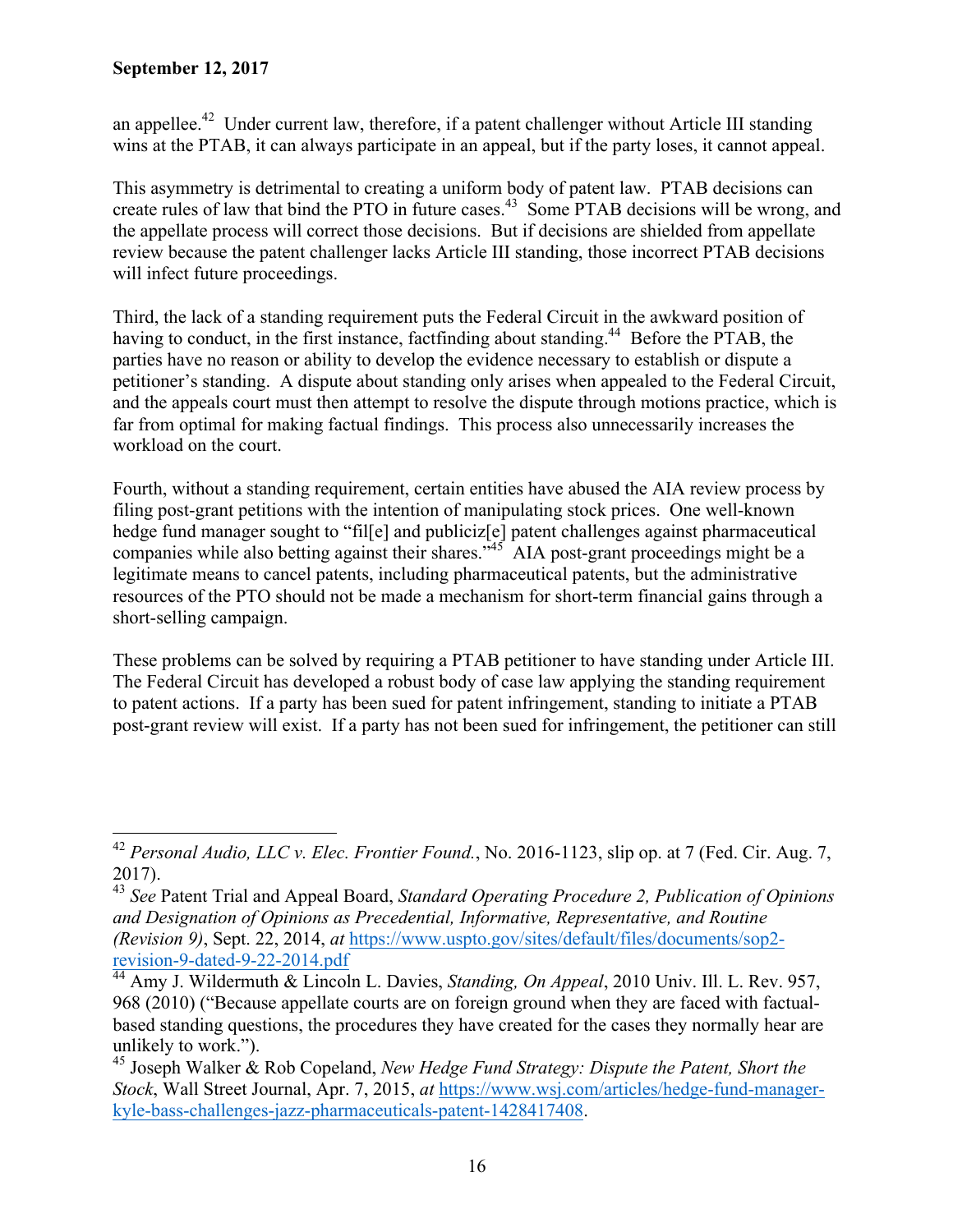establish standing under well-developed Federal Circuit precedent in the context of declaratory judgment actions.<sup>46</sup>

Alternatively, Congress could adopt the standing requirement currently applied in covered business method ("CBM") reviews. A CBM review can only be sought by a "person or the person's real party in interest or privy [who] has been sued for infringement of the patent or has been charged with infringement under that patent."<sup>47</sup> This approach is administratively simpler and will not require the PTAB to make extensive findings about standing.

# **II. Amend 35 U.S.C. § 101 to Remove the Uncertainty in Patent-Eligibility Law**

"A too restrictive test for patent eligibility under 35 U.S.C. § 101 with respect to laws of nature (reflected in some of the language in *Mayo*) might discourage development and disclosure of new diagnostic and therapeutic methods in the life sciences, which are often driven by discovery of new natural laws and phenomena."48 So wrote Judge Dyk of the Federal Circuit, and the problems of an overly restrictive patent-eligibility test continue unabated.

The Supreme Court has continued its use of vague and undefined terms, such as "abstract concepts," "natural law or phenomenon," and "significantly more." These terms are not in the patent statute and have never been adequately defined in any of the recent cases, such as *Bilski, Mayo*, or *Alice*. No court has been able to define—even modestly—the term "abstract."<sup>49</sup> The Court clings to vapid terminology based on dicta from its older cases. With biotech cases, the Court seems unable or unwilling to apply the plain language of the statute and has grown unduly aggressive on policy issues better left for Congress. These fundamental deficiencies with the Court's Section 101 jurisprudence are adversely affecting high-tech, biotech, pharma, and ubiquitous software-implemented technologies.

A prime example of the disorder in patent-eligibility law is the case of *Ariosa Diagnostics, Inc. v. Sequenom, Inc.*<sup>50</sup> The claimed medical diagnostic method employed a groundbreaking discovery, contrary to conventional wisdom, that one could analyze paternally inherited cell-free DNA of a fetus isolated from the mother's blood during pregnancy. Doctors could use this new method to perform genetic tests on an unborn child without having to carry out a risky

<sup>46</sup> *E.g.*, *MedImmune, Inc. v. Genentech, Inc.*, 549 U.S. 118 (2007); *Organic Seed Growers & Trade Ass'n v. Monsanto Co.*, 718 F.3d 1350, 1359-60 (Fed. Cir. 2013).

<sup>&</sup>lt;sup>47</sup> AIA § 22(a)(1)(B).

<sup>48</sup> *Ariosa Diagnostics, Inc. v. Sequenom, Inc.*, 809 F.3d 1282, 1287 (Fed. Cir. 2015) (Dyk, J., concurring in denial of rehearing en banc).

<sup>49</sup> *See, e.g.*, Paul R. Michel & Matthew J. Dowd, *Consensus Grows that US Patent System Needs a Lifeline*, IAM, Sept./Oct. 2017, at 13 ("The Supreme Court trio of *Bilski*, *Mayo* and *Alice* adversely affected software patent eligibility, while *Myriad* and *Mayo* have been expanded to undermine important biotech inventions."); Paul Michel & Matthew J. Dowd, *The Uncertain State of Patent Law 10 Years Into The Roberts Court*, IAM, Nov./Dec. 2016, at 27.

<sup>50</sup> *Ariosa Diagnostics, Inc. v. Sequenom, Inc.*, 809 F.3d 1282 (Fed. Cir. 2015) (precedential order denying rehearing en banc); *Ariosa Diagnostics, Inc. v. Sequenom, Inc.*, 788 F.3d 1371 (Fed. Cir. 2015) (panel decision).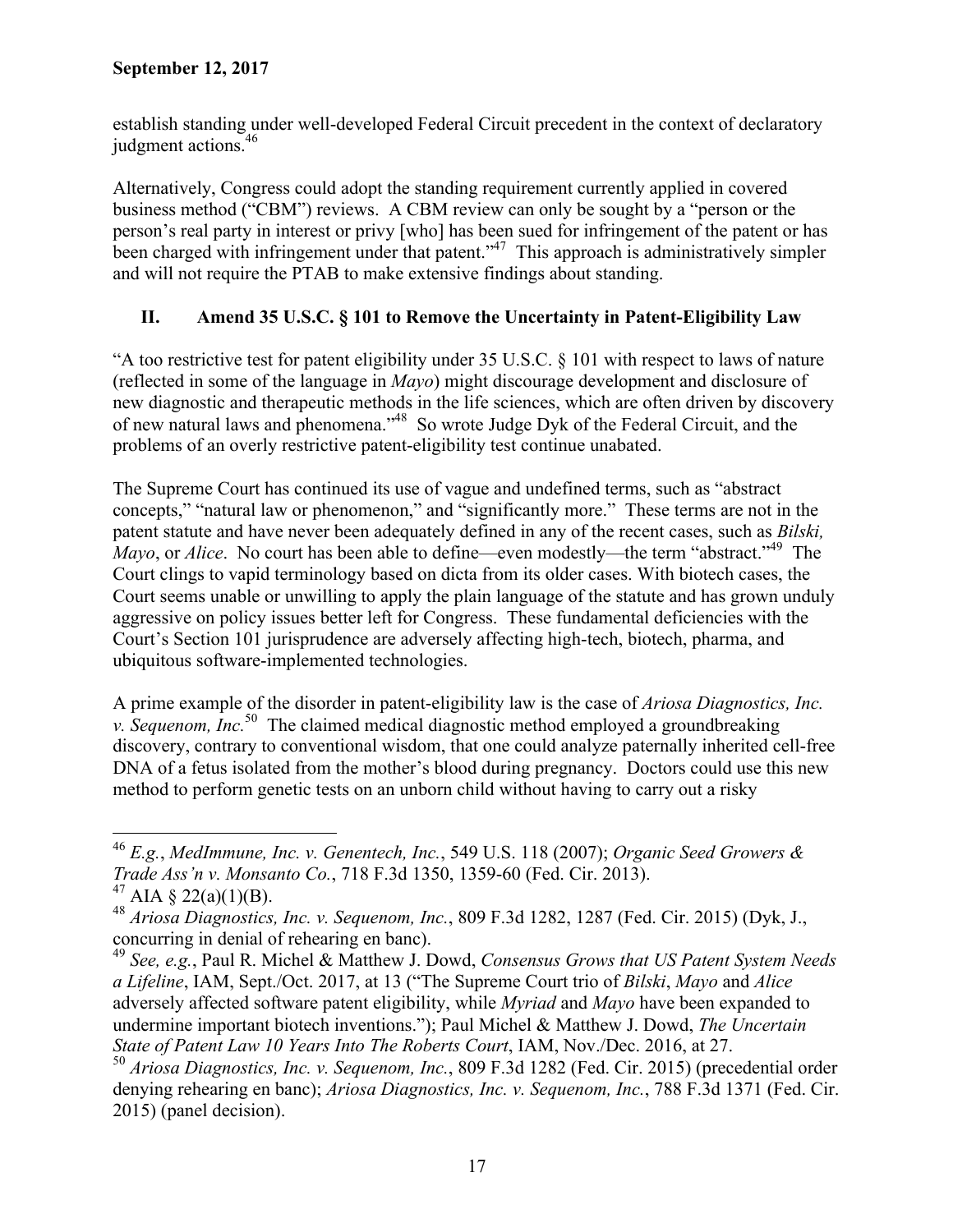amniocentesis procedure. The claimed method, according to the undisputed evidence, was a significant and widely praised breakthrough. Yet, the court felt constrained by Supreme Court precedent and therefore held that this groundbreaking, life-saving invention was not the type of innovation that could be protected by patents—even if novel and nonobvious.

The same confusion exists in decisions about software-related inventions. Trying to bring some semblance of order, the Federal Circuit has issued rulings that are difficult, if not impossible, to reconcile. In cases, such as *Thales Visionix Inc. v. United States*,<sup>51</sup> *Amdocs (Israel) Ltd. v. Openet Telecom, Inc.*<sup>52</sup> *Enfish, LLC v. Microsoft Corp.*<sup>53</sup> and *DDR Holdings, LLC v.* Hotels.com, L.P.,<sup>54</sup> the court upheld the patent eligibility of claims directed to software inventions. In many more, such as *RecogniCorp, LLC v. Nintendo Co.*, <sup>55</sup> *Synopsys, Inc. v.*  Mentor Graphics Corp.,<sup>56</sup> and *Evolutionary Intelligence LLC v. Sprint Nextel Corp.*,<sup>57</sup> the court struck down similar claims to computer-based inventions. Particularly troubling is when validly issued patent claims are stricken in district court at the pleading stage, without regard to construing the patent claims. We have also seen conflicting outcomes when patents are adjudicated at the PTAB versus in district court, with one tribunal affirming the patent while the other invalidates the patent.

Overall, the law has created unacceptable chaos for inventors, innovators, business, and investors. Legal chaos is the exact opposite of what the U.S. economy needs. Ideally, the courts would solve the problems created by their "judicial exceptions" to the statutory language, but the U.S. economy can no longer wait for the courts. Congress must act.

Congress must amend 35 U.S.C. § 101 so that the boundaries of patent-eligible subject matter are clear. Furthermore, the amendment must limit the reach of so-called "judicial exceptions" to the statutory text. Such judge-made exceptions frustrate the intent and will of Congress. It is Congress's prerogative to delineate the national policy for protecting U.S. innovation.

Specifically, I propose the following amendments:

- Amend § 101 to recognize that a patent claim with a physical aspect or element necessarily satisfies patent eligibility.
- Amend § 101 to clarify that processes containing solely mental steps are not patent eligible.
- Amend § 101 by adding the following: "Eligibility shall not be denied based on any judicially-imposed exceptions."

<sup>51 850</sup> F.3d 1343 (Fed. Cir. 2017).

<sup>52 841</sup> F.3d 1288 (Fed. Cir. 2016).

<sup>53 822</sup> F.3d 1327 (Fed. Cir. 2016).

<sup>54 773</sup> F.3d 1245 (Fed. Cir. 2014).

<sup>55 855</sup> F.3d 1322 (Fed. Cir. 2017).

<sup>56 839</sup> F.3d 1138 (Fed. Cir. 2016).

<sup>57</sup> Nos. 2016-1188 *et al.* (Fed. Cir. Feb. 17, 2017).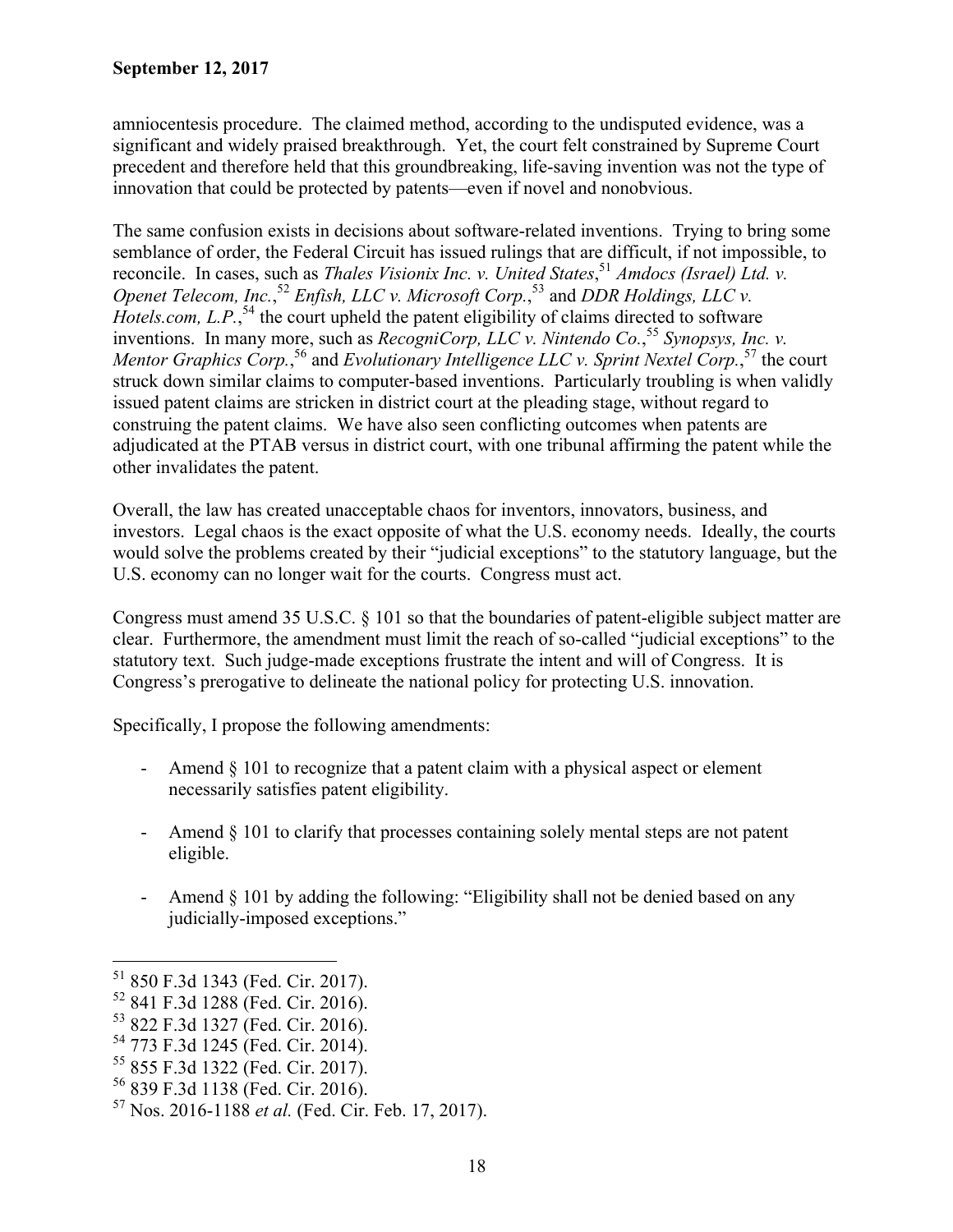The proposed amendments would solve most, if not all, of the current problems associated with § 101 court decisions. First, if a patent claim recites a physical aspect or element, the claimed invention as a whole must, in fact, be a tangible composition or device that falls within the current statutory classes of "machine, manufacture, or composition of matter." Further, a process, including a computer-based or software-based process, will be patent-eligible if not solely a mental process and if it uses a physical device.

Patentability will still be restricted based on the novelty and nonobviousness requirements. Patent claims must still satisfy the written description, enablement, and definiteness requirements. These statutory requirements are the best gatekeepers for the patenting process.<sup>58</sup> Indeed, many  $\S$  101 decisions are, at base, premised on  $\S$  102 (novelty) and  $\S$  103 (nonobviousness), but without the careful analyses those statutory sections require.59

Alternative amendments to  $\S$  101 have recently been proposed.<sup>60</sup> The ABA IP Section, AIPLA, and IPO have each proposed specific amendments to § 101. Those proposals have merit as well. I, of course, leave it to Congress to decide the specific statutory language needed to return clarity to patent-eligibility law. In my view, the goal should be to amend the statute as concisely as possible to establish a bright-line definition of what subject matter is eligible for patent protection and what is not.

### **III. Amend 28 U.S.C. § 1400(b) to Define "Regular and Established Place of Business" for Purposes of Venue in Patent Litigation**

Congress has authorized that "[a]ny civil action for patent infringement may be brought in the judicial district where the defendant resides, or where the defendant has committed acts of infringement and has a regular and established place of business.<sup> $561$ </sup> On May 22, the Supreme Court in *TC Heartland LLC v. Kraft Foods Group Brands LLC* addressed half of the statute when it held that "resides" "refers only to the State of incorporation."<sup>62</sup> The decision led to a spate of district court decisions with differing reasoning and results.<sup>63</sup>

<sup>58</sup> *See, e.g.*, *Leapfrog Enters., Inc. v. Fisher-Price, Inc.*, 485 F.3d 1157, 1161 (Fed. Cir. 2007). <sup>59</sup> *Cf. Diamond v. Diehr*, 450 U.S. 175, 188-89 (1981) ("The 'novelty' of any element or steps in a process, or even of the process itself, is of no relevance in determining whether the subject matter of a claim falls within the § 101 categories of possibly patentable subject matter."). 60 ABA Section of Intellectual Property Law, *Letter to Michelle K. Lee*, Mar. 28, 2017, *at* https://www.americanbar.org/content/dam/aba/administrative/intellectual property law/advocac y/advocacy-20170328-comments.authcheckdam.pdf; AIPLA, *AIPLA Legislative Proposal and Report On Patent Eligible Subject Matter*, May 12, 2017, *at* http://bit.ly/2sWwbX6. 61 28 U.S.C. § 1400(b).

<sup>62 137</sup> S. Ct. 1514, 1521 (2017).

<sup>63</sup> *See, e.g.*, Brad Scheller & Tiffany Knapp, *District Courts Remain Split on TC Heartland and Waiver of Improper Venue Defens*e, Aug. 21, 2017, *at*

https://www.globalipmatters.com/2017/08/21/district-courts-remain-split-on-tc-heartland-andwaiver-of-improper-venue-defense.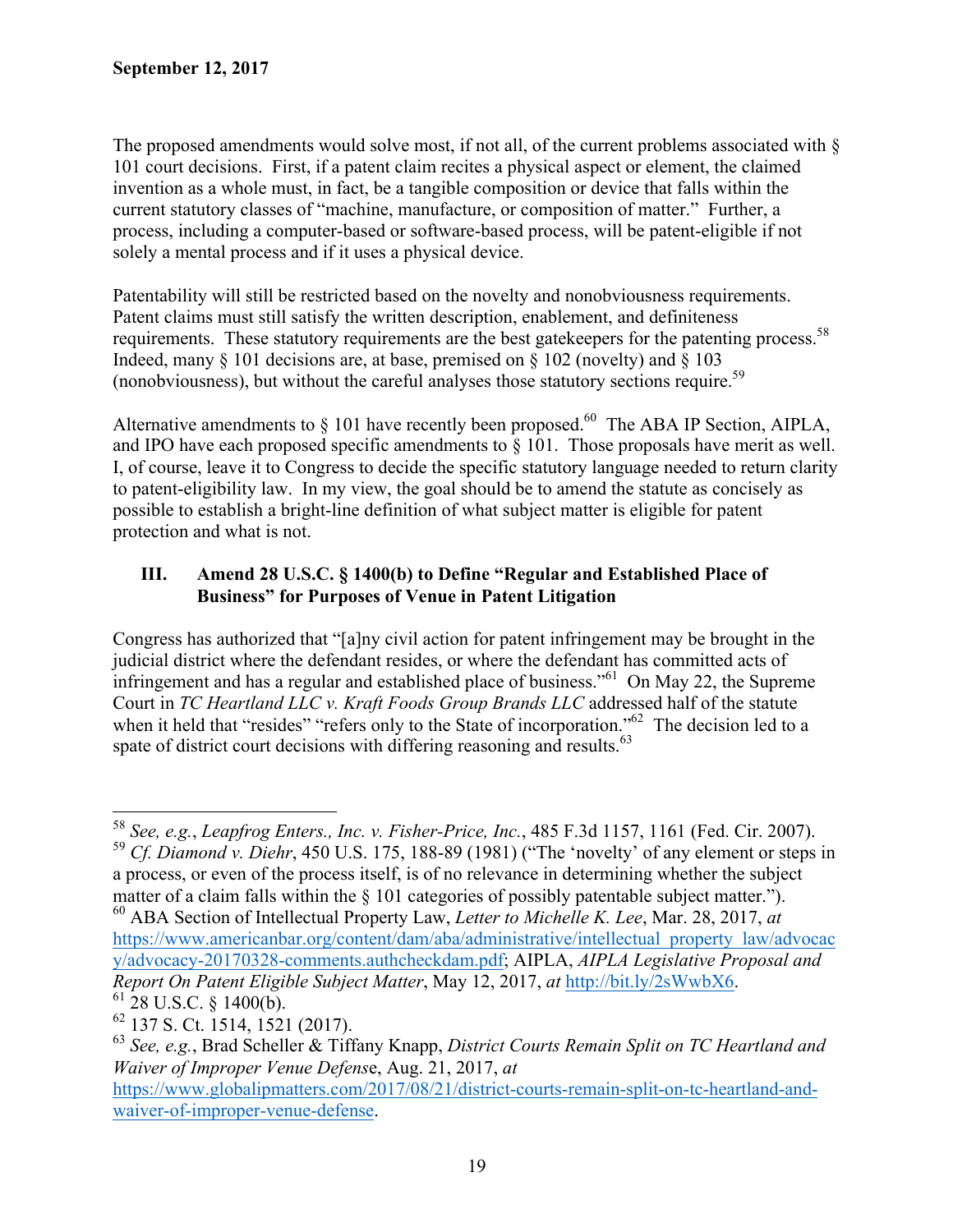More importantly, the *TC Heartland* case answered only half of the venue question for patent litigation. *TC Heartland* had no reason to consider what is meant by "regular and established place of business."64 For that reason, and as I explain here, Congress ought to define statutorily the phrase "a regular and established place of business."

Shortly after the *TC Heartland* decision, Judge Gilstrap had the opportunity to rule on a motion to transfer based on venue in a pending litigation, *Raytheon Co. v. Cray, Inc.*<sup>65</sup> In *Raytheon*, Judge Gilstrap denied Cray's motion to transfer. Consistent with *TC Heartland*, the court held that "Cray is incorporated in the State of Washington" and "[a]ccordingly, Cray does not reside in this District within the meaning of  $\S$  1400(b)."

Judge Gilstrap then continued with the § 1400(b) analysis. He reviewed the case law since the Federal Circuit's decision in *In re Cordis Corp.*<sup>66</sup> and provided his synthesis of the applicable precedent as a four-part test. He then held that venue was proper under the second prong of § 1400(b), namely that "Cray has committed acts of infringement and has a regular and established place of business" in the Eastern District of Texas.

Judge Gilstrap's decision attracted ample attention in the legal and business communities.<sup>67</sup> This Committee itself took notice of the *Raytheon* decision, particularly during the hearing on July 13. Judge Gilstrap's decision was criticized by some and approved by others. My point here is not to critique the "correctness" or "incorrectness" of the decision. I merely point out that Judge Gilstrap's opinion addressed a legal issue that was not directly addressed by *TC Heartland*, and, given the existing precedent and the broad statutory language, there appear to be reasonable arguments for and against Judge Gilstrap's conclusion, based on the particular facts presented in the case. I also note that the Federal Circuit is poised to rule on a mandamus petition in the *Raytheon* case, so we will soon have additional guidance.

Even so, we will see more disputes over venue in patent litigation without a statutory definition for the phrase "a regular and established place of business." Absent a definition, litigants will continue to fight over the precise scope of the phrase, and venue decisions for patent litigation may not reflect Congress's policy choice about where patent cases ought to be litigated.

Crafting an acceptable statutory definition will require careful consideration of competing factors. Imposing too many restrictions will unduly limit choice of venue for patent owners, may unnecessarily increase costs for enforcing valid patent rights, and could waste judicial resources. At the same time, a statute with too little guidance on the meaning of "a regular and established

<sup>64</sup> *See* 28 U.S.C. § 1400(b).

<sup>65</sup> *See Raytheon Co. v. Cray, Inc.*, No. 2:15-CV-01554-JRG (E.D. Tex. June 29, 2017).

<sup>66 769</sup> F.2d 733 (Fed. Cir. 1985).

<sup>67</sup> *See, e.g.*, Scott Graham, *Texas Judge Sets Patent Venue Test for a Post-TC Heartland World*, Inside Counsel, July 6, 2017, *at* http://www.insidecounsel.com/2017/07/06/texas-judge-setspatent-venue-test-for-a-post-tc-h; Joe Mullin, *Will East Texas be able to Keep Patent Cases Despite the Supreme Court?*, ArsTechnica, July 20, 2017, *at* https://arstechnica.com/techpolicy/2017/07/will-east-texas-be-able-to-keep-patent-cases-despite-the-supreme-court/.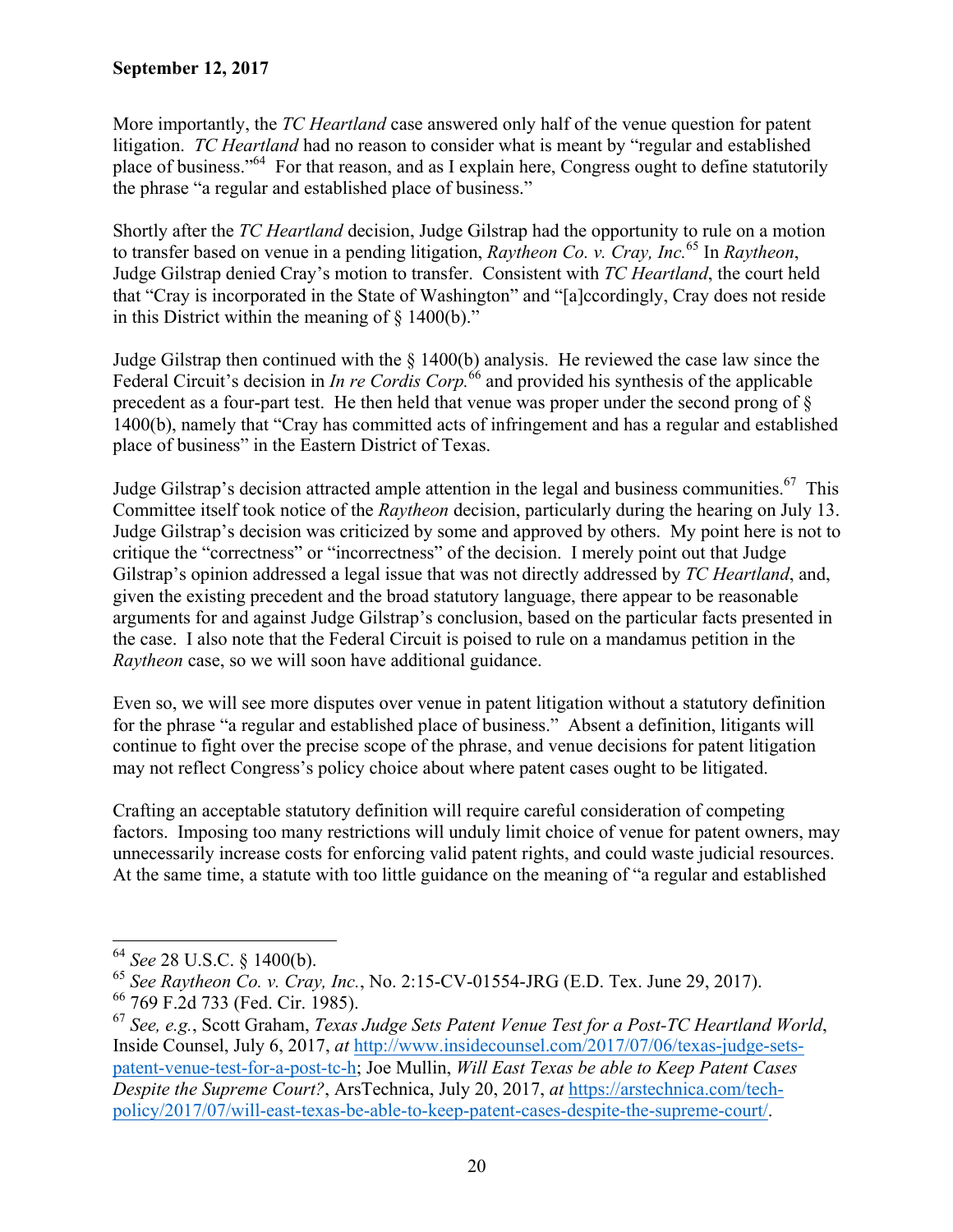place of business" leaves the statute too flexible, thereby creating possible venue in almost any district and thus frustrating the apparent rationale of *TC Heartland*.

To that end, I recommend that Congress adopt as soon as possible specific statutory amendments to § 1400(b) in order to provide the necessary contextual guidance of what falls within "a regular and established place of business."

I suggest adopting language that makes clear that a regular and established place of business does not include a location in which a company merely has transient employees and activities. A regular and established place of business should also not include locations where a limited number of employees work remotely or telework. If having merely a handful of transient or remotely-working employees is sufficient to create "a regular and established place of business," many companies will be subject to patent infringement actions in districts throughout the United States, even though they conduct little actual business in the districts.

Congress should also specify that certain activities are sufficient to establish "a regular and established place of business." If a business has regular physical facilities, such as a factory, warehouse, research laboratory, retail outlet, and the like, then those facilities would be sufficient to establish venue.

As I noted above, careful study is necessary to find the optimal language for defining the boundaries of the phrase "regular and established place of business." I leave it to Congress to explore the precise language it should adopt.

Last year, Senator Flake introduced the Venue Equity and Non-Uniformity Elimination Act of 2016 ("VENUE Act").<sup>68</sup> The VENUE Act offered modifications to  $\S$  1400(b) along similar lines to what I recommend here. While I do not at this time endorse wholesale the VENUE Act, the language of the proposed amendments is instructive and can offer guidance to the Committee when crafting its amendments to  $\S$  1400(b).

In relevant part, under the VENUE Act, venue would be limited to:

(1) where the defendant has its principal place of business or is incorporated;

(2) where the defendant has committed an act of infringement of a patent in suit and has a regular and established physical facility that gives rise to the act of infringement;

(3) where the defendant has agreed or consented to be sued in the instant action;

(4) where an inventor named on the patent in suit conducted research or development that led to the application for the patent in suit;

(5) where a party has a regular and established physical facility that such party controls and operates, not primarily for the purpose of creating venue, and has—

 $\overline{a}$ 68 S. 2733 (Mar. 27, 2016).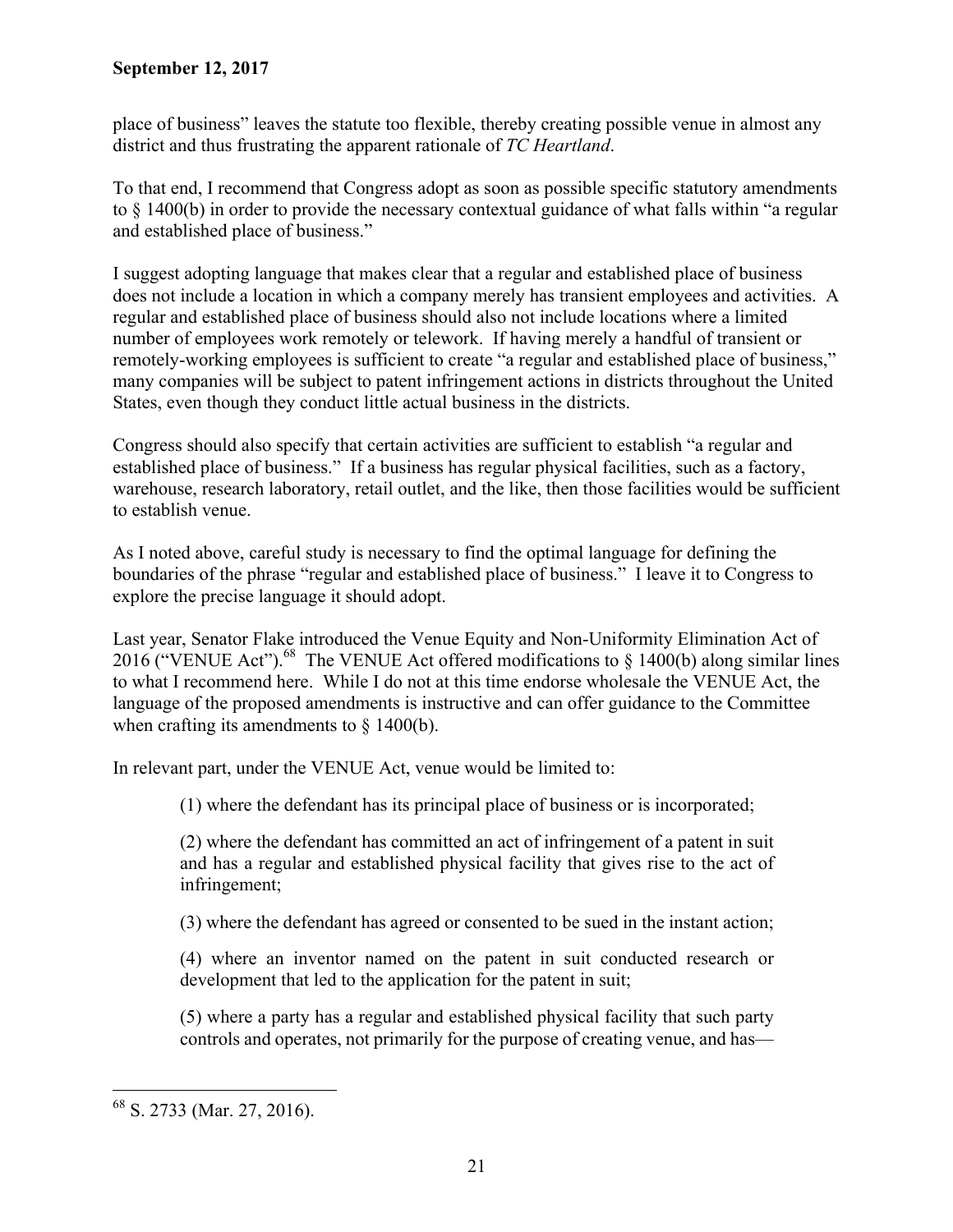(A) engaged in management of significant research and development of an invention claimed in a patent in suit prior to the effective filing date of the patent;

(B) manufactured a tangible product that is alleged to embody an invention claimed in a patent in suit; or

(C) implemented a manufacturing process for a tangible good in which the process is alleged to embody an invention claimed in a patent in suit;  $\ldots$ <sup>69</sup>

From the above list, subsection (1) is resolved by *TC Heartland*. I agree with subsection (2). If the defendant committed an act of infringement in a district and has an established physical facility giving rise to the act of infringement, there should be little disagreement that venue is proper in that district, except I would delete the phrase "that gives rise to the act of infringement." The provision already requires a connection between the location of the infringement and the company, and the cited language is unduly restrictive.

Regarding subsection (3), there is little dispute that venue is proper where a defendant "has agreed or consented to be sued in the instant action." Under established law, venue is a personal privilege, which a defendant "may assert, or may waive, at his election."<sup>70</sup> Under the Federal Rule of Civil Procedure 12(h), if a party does not raise an objection to venue pursuant to Rule 12(b)(3), the party waives the defense. Accordingly, the proposed subsection (3) is not necessary.

Subsection (4), while seemingly simple, raises concerns. Venue primarily focuses on the litigants to the civil action, whereas this proposal ties venue to the location of an individual who may not be party to the suit. Further, there may be a long temporal gap between the inventor's research activities and the time of suit. By the time a suit is filed, the location of the inventor's original research activity may be completely irrelevant to the parties and the infringement.

Subsection (5) provides useful limitations beyond what is in the current statute, but it may go too far by excluding business locations that conduct the regular business of a company but that do not necessarily manufacture "a tangible good."

Ultimately, defining "a regular and established place of business" is a balance between underinclusiveness and over-inclusiveness. With further input from interested parties, I am confident that this Committee can draft an amendment to  $\S$  1400(b) that adequately balances the interests of innovators, patent owners, businesses, and other entities involved in the patent system.

 $\overline{a}$ <sup>69</sup> *Id.*

<sup>70</sup> *Commercial Casualty Ins. Co. v. Consolidated Stone Co.*, 278 U.S. 177, 179 (1929).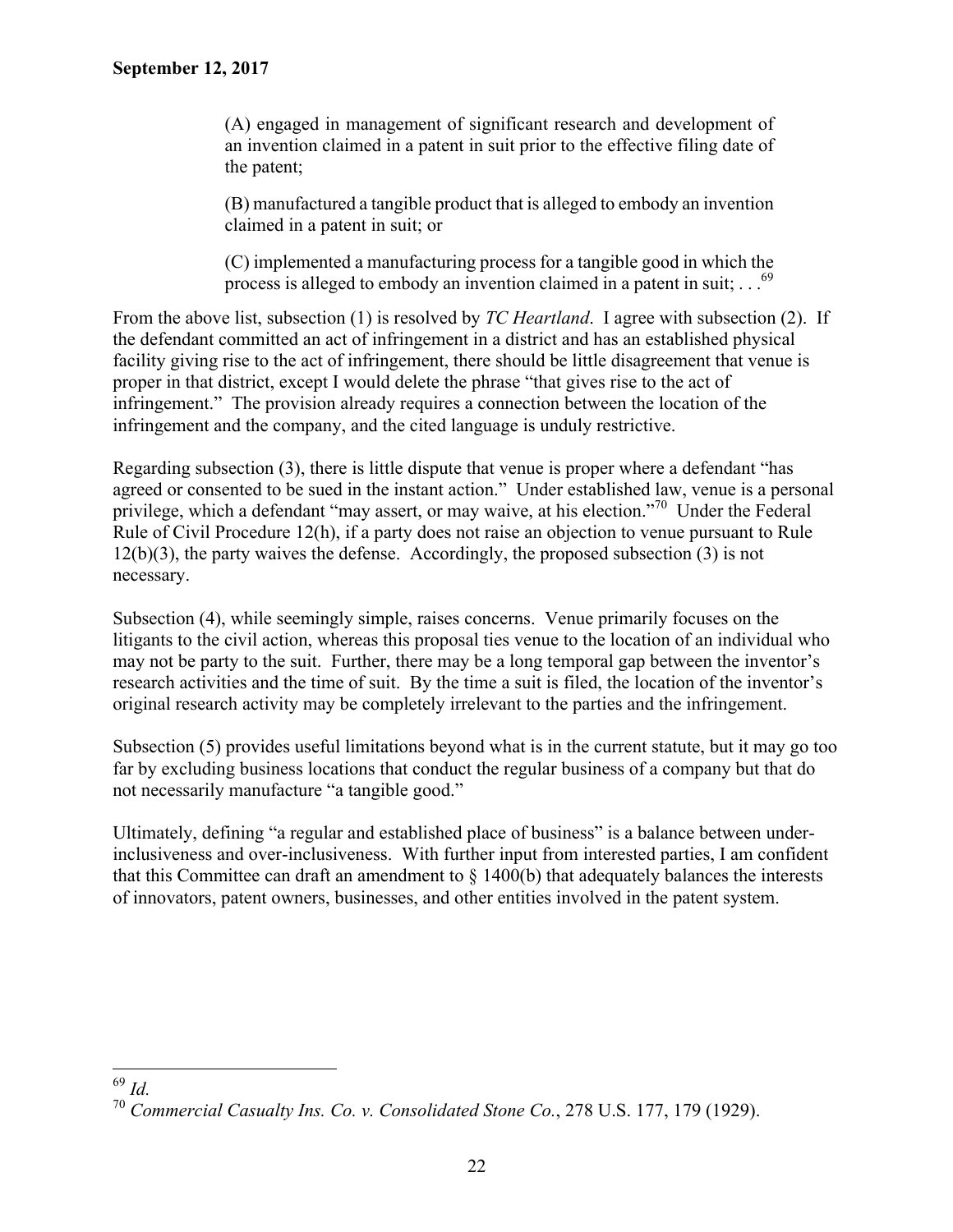$\overline{a}$ 

# **IV. PTO Fee Collections Must Remain with the PTO**

I have written and spoken extensively about the problems PTO fee diversion causes.<sup>71</sup> This is a continuing problem which, unfortunately, the AIA has not resolved.

According to a report by the Intellectual Property Owners Association, from 2010-2014, a total of \$409.8 million in PTO user fees was collected by the PTO but diverted to non-PTO uses. In 2011, the largest amount ever—\$209 million—was diverted from the PTO. This diversion is a *de facto* tax on American innovation because funds paid by inventors and innovators are used for other governmental purposes.<sup>72</sup>

The AIA included provisions designed to minimize the amount of PTO revenue diverted to non-PTO uses.<sup>73</sup> But this compromise failed, as just two years later, the PTO lost \$147.7 million of fees paid by PTO users.

The PTO has currently requested a budget of \$3.586 billion for fiscal year 2018:

For FY 2018, the USPTO requests the authority to spend fee collections of \$3,586M. Along with \$29M from other income, these fee collections will fund operating requirements of \$3,501M, including 13,249 full-time equivalents (FTE); a transfer of \$2M to the DOC Office of the Inspector General (OIG); and the addition of \$113M to the OR balance, as shown in the following table. With full access to its fee collections to offset its funding requirements, the USPTO's FY 2018 net appropriation would be \$0.74

The entirety of the PTO's requested budget should be authorized solely for use by the PTO, rather than being diverted to other federal uses. Congress should also permanently and legislatively end the diversion of user fees from the PTO.

<sup>71</sup> *See, e.g.*, Paul R. Michel & Henry R. Nothhaft, *Inventing Our Way Out of Joblessness*, N.Y. Times, Aug. 5, 2010, *at* http://www.nytimes.com/2010/08/06/opinion/06nothhaft.html; Gene Quinn, *Interview Sequel: Chief Judge Paul Michel*, IPWatchDog.com, Oct. 19, 2010, *at* http://www.ipwatchdog.com/2010/10/19/interview-sequel-chief-judge-paul-michel/id=12885/. 72 *See, e.g.*, Brian O'Shaughnessy, *Diversion of USPTO User Fees is a Tax on Innovation*, IPWatchDog.com, May 17, 2016, *at* http://www.ipwatchdog.com/2016/05/17/diversion-usptouser-fees-tax-innovation/id=69070/; James L. Gattuso, *The Invention Tax: PTO and the Diversion of Patent Fees*, The Heritage Foundation Executive Memorandum, No. 842,(Nov. 25, 2002, *at* http://s3.amazonaws.com/thf media/2002/pdf/em842.pdf. Tony Dutra, *AIA at 5 Years: PTAB's Tectonic Change in Patent Litigation*, Bloomberg BNA, Sept. 16, 2016, *at* https://www.bna.com/aia-years-ptabs-n57982077105/ (quoting Teresa Stanek Rea, former Acting PTO Director, as saying: "The PTO needs legislation that explicitly requires it to keep all of its fee income. The PTO should be allowed to manage its budget and maintain a sufficient reserve. The uncertainty of the budget process adds unnecessary complexity."). <sup>73</sup> AIA  $\S 22$  (codified at 35 U.S.C.  $\S 42(c)$ ).

<sup>74</sup> U.S. Patent & Trademark Office, *Fiscal Year 2018 Congressional Justification* 5 (May 23, 2017), *at* https://www.uspto.gov/sites/default/files/documents/fy18pbr.pdf.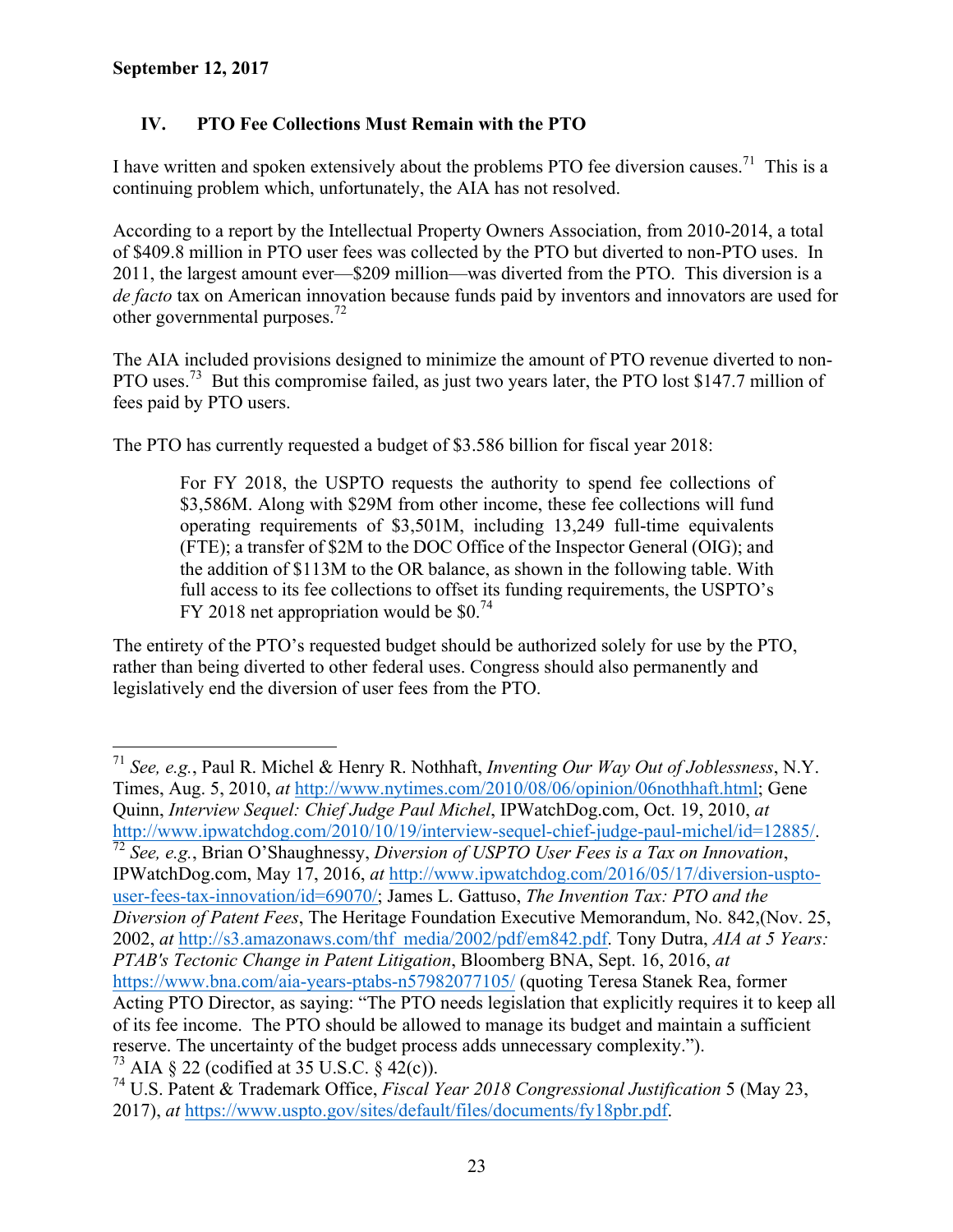## **V. Authorize Technical Support Staff for District Judges Participating in the Patent Pilot Program**

Congress should authorize technical support staff for federal district court judges who participate in the Patent Pilot Program. Additional technical support staff for judges participating in the Patent Pilot Program would aid judges in understanding complex patent cases and assist with the efficient disposition of those cases.

The Patent Pilot Program was established in 2011.<sup>75</sup> The legislation's purpose was "[t]o establish a pilot program in certain United States district courts to encourage enhancement of expertise in patent cases among district judges."76 Under the Patent Pilot Program, participating district courts can assign new patent cases to judges who have been designated as Patent Pilot Program judges. The chief judge of each participating district designates district judges to handle patent cases under the program.

According to the 2016 report by the Administrative Office of the U.S. Courts, the Patent Pilot Program has achieved many of its intended objectives:

• Of the 270 active and senior district judges with at least one patent case, 66 (24%) were participating in the PPP as "designated judges" as of our January 5, 2016, data pull.

• Over the life of the PPP, judges serving as designated judges have more experience with patent litigation than their nondesignated counterparts. Designated judges had more patent litigation experience when the PPP began, and also received more patent cases because of their participation in the program, as compared to nondesignated judges.

• More than three quarters (76%) of all patent cases filed in pilot districts since the start of the PPP were before a designated judge. Nondesignated judges frequently transfer their randomly assigned cases to designated judges.

• Cases before designated judges are terminated faster than those before nondesignated judges.

• Cases before designated judges are as likely to result in appeals as those before non-designated judges, and cases of both types that are appealed tend to be affirmed.<sup>77</sup>

 $\overline{a}$ 75 Pub L. No. 111-349, 124 Stat. 3674 (2011).

<sup>76</sup> *Id.*

<sup>77</sup> *See generally* Margaret S. Williams, Rebecca Eyre, & Joe Cecil, Federal Judicial Center, *Patent Pilot Program: Five-Year Report*, at v (Apr. 2016), *at* https://www.fjc.gov/sites/default/files/2016/Patent%20Pilot%20Program%20Five-Year%20Report%20(2016).pdf.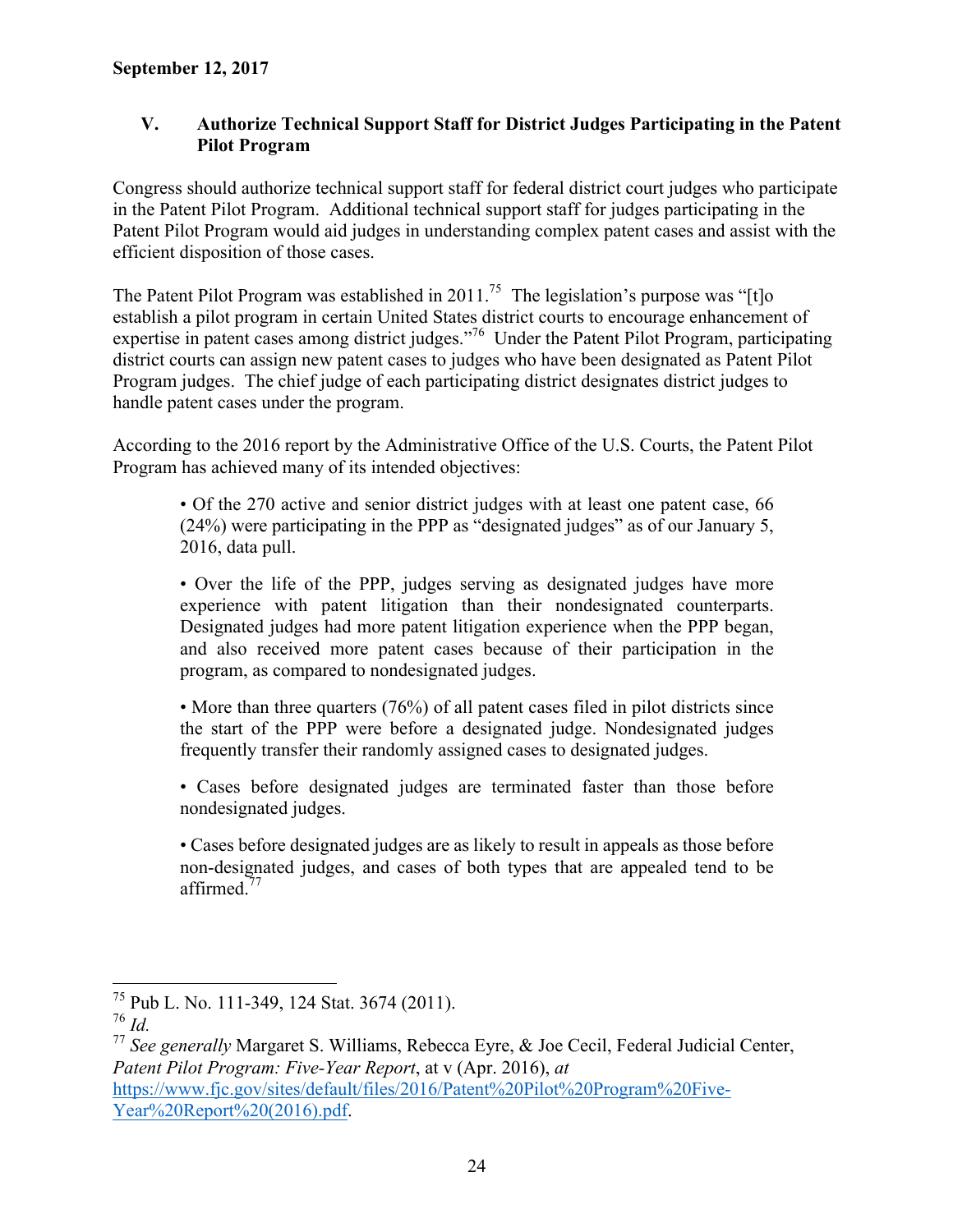The Patent Pilot Program would achieve even further success if the participating judges could hire additional technical staff. The technical staff, such as another law clerk with an advanced scientific degree, would be a critical resource for the Patent Pilot Program judges.

Authorizing technical staff of Patent Pilot Program judges would merely make more readily available a practice that judges and patent litigants adopt on occasion when they use "special masters" or neutral technical experts. Under Federal Rule of Civil Procedure 53, the district court can appoint a special master to handle many aspects of litigation. Although using a special master provides significant benefits to the district court, many courts do not use them frequently.78 One former district court judge has explained that special master appointments "are very beneficial in resolving disputes quickly, streamlining discovery, handling delicate settlement negotiations, and—somewhat surprisingly—reducing cost and delay."<sup>79</sup>

Similarly, a district court judge can appoint a neutral technical expert under Federal Rule of 706. Such neutral technical experts have been used in patent and other types of cases.<sup>80</sup>

Providing Patent Pilot Program judges with additional technical staff would achieve many of the benefits associated with using special masters and court-appointed experts. This proposal would push the Patent Pilot Program forward and create further efficiencies in the judicial management of complex patent litigation.

# **VI. The PTO Director Must Be Qualified and Admitted to the Patent Bar**

Leadership is key to the success of any federal agency, and the PTO is no different. It is critically important that the President and Congress select the best individuals to run the agency. Yet, the PTO is not a typical federal agency. The PTO is entrusted with the evaluation of the most important technological developments in the world. Numerous patented inventions have gone on to become the basis for awarding the top prizes in science and technology, such as the Nobel Prize. Inventions in other areas, first disclosed to the PTO, have fundamentally changed our society. Google, for example, revolutionized the way we think about information searching, storage, and availability. And like many tech companies, Google's birth traces back to two U.S. patents filed by Google's founders, Sergey Brin and Larry Page.<sup>81</sup>

<sup>78</sup> Hon. Shira Scheindlin, *The Use Of Special Masters In Complex Cases*, Law360, Aug. 15, 2017, *at* https://www.law360.com/articles/950395/the-use-of-special-masters-in-complex-cases (explaining that, "[a]lthough some judges are fans of using special masters, many others have never done so").

<sup>79</sup> *Id.*

<sup>80</sup> *Monolithic Power Sys. v. O2 Micro Int'l Ltd.*, 558 F.3d 1341 (Fed. Cir. 2009); *Apple Inc. v. Motorola, Inc.*, 869 F. Supp. 2d 901 (N.D. Ill. 2012) (Posner, J.); *see also* J. Gregory Sidak, *Court-Appointed Neutral Economic Experts*, 9 J. Competition L. & Econ. 359 (June 2013).

 $81$  United States Patent Nos. 6,678,681 and 6,285,999.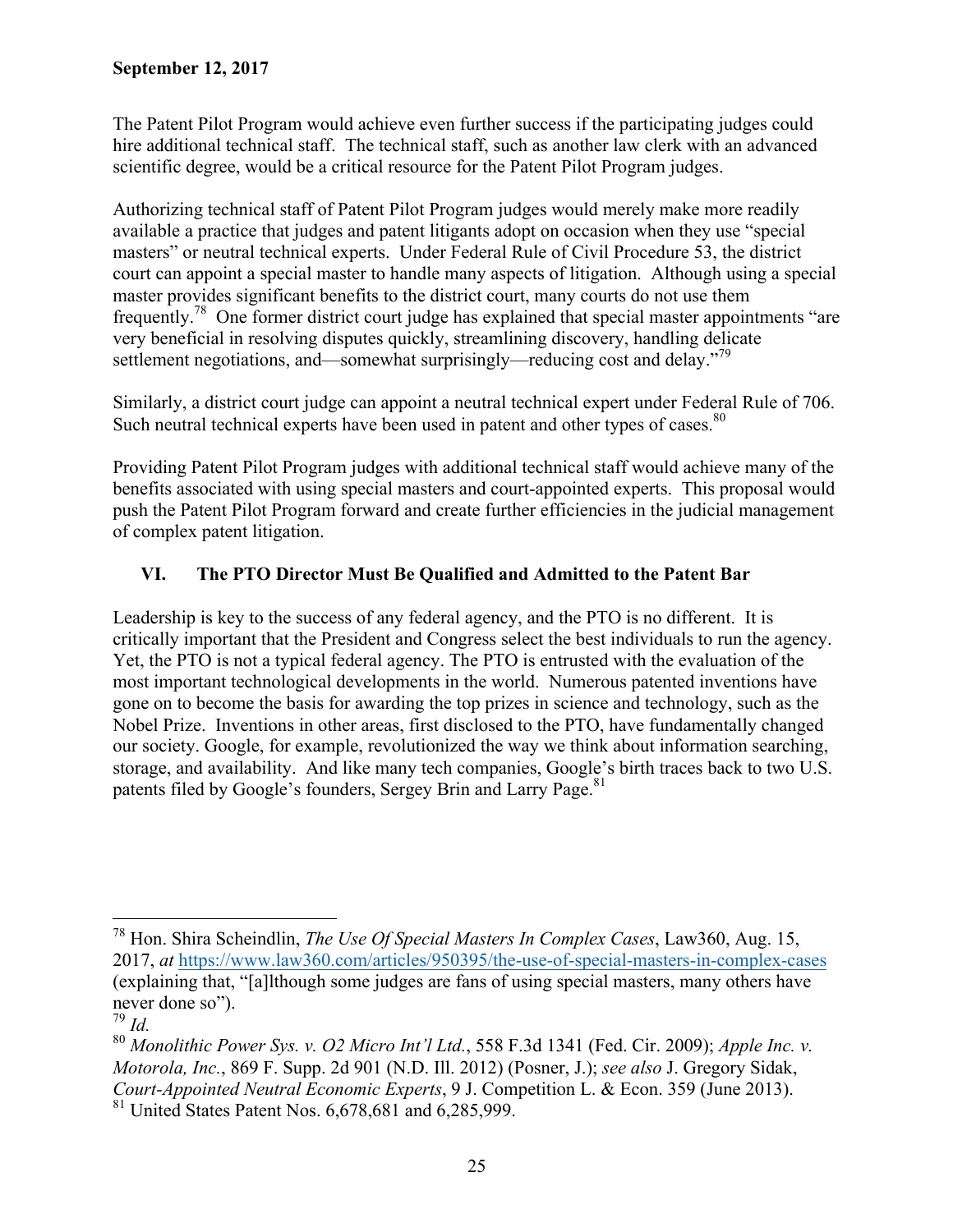$\overline{a}$ 

We need the best and brightest to lead the PTO. I have written more generally about the ideal attributes for the next PTO Director.<sup>82</sup> I emphasize one further point here: The PTO leadership must be qualified to understand the technological advances with which the PTO is entrusted.

Accordingly, I recommend that the Director of the PTO must be an individual who is admitted to practice before the PTO and thus has a patent bar registration number. This requirement will ensure that the PTO Director has the technical education and knowledge to fully execute the mission of the PTO. While the PTO Director need not be an expert in any specific technical field, having a technical and scientific education is critical to effective leadership.

Requiring the PTO Director to be a registered patent attorney (or agent) would also build confidence in the PTO workforce. A substantial number of PTO employees, including PTO examiners, hold advanced degrees, such as M.S. and Ph.D. degrees in the sciences. Those employees would be best served if they knew that the PTO director had the necessary scientific training to practice before the Office.

My recommendation would bring PTO leadership in line with leadership at other federal agencies whose work involves highly technical and important advances in science, such as the National Institutes of Health ("NIH") or the Food and Drug Administration ("FDA"). Both the NIH and the FDA have a large employee base, many of whom possess advanced scientific degrees. The activities of both the NIH and the FDA are largely directed to issues involving complex scientific developments and advances.

The individuals chosen to lead the NIH and FDA embody the importance of having scientific and technical fluency in those positions. The current director of the NIH is Francis S. Collins, M.D., Ph.D., a physician-geneticist noted for his landmark discoveries of disease genes and his leadership of the Human Genome Project prior to his directorship.<sup>83</sup> Previous NIH directors include: Elias A. Zerhouni, M.D. (2002-2008), a world-renowned leader in the field of radiology and medicine; Dr. Harold E. Varmus (1993-1999), a winner of the Nobel Prize in 1989 for his work in cancer research; and Bernadine Healy, M.D. (1991-1993), a renowned cardiologist who was chairman of the Research Institute of the Cleveland Clinic Foundation, where she directed the research programs of nine departments including efforts in cardiovascular disease, neurobiology, immunology, cancer, artificial organs, and molecular biology.<sup>84</sup>

The same qualified leadership has been at the FDA. The current director is Scott Gottlieb, a physician, medical policy expert, and public health advocate who previously served as the FDA's

<sup>82</sup> *See* Paul Michel, *Next PTO Director Must Have Management Experience, Patent Savvy, and Leadership Skills*, IPWatchdog.com, June 12, 2017, *at*

http://www.ipwatchdog.com/2017/06/12/next-pto-director-management-experience-patent-

savvy-leadership-skills/id=84414/. 83 *See* National Institutes of Health, *Biographical Sketch of Francis S. Collins, M.D., Ph.D.*, *at* https://www.nih.gov/about-nih/who-we-are/nih-director/biographical-sketch-francis-s-collinsmd-phd. 84 *See* National Institutes of Health, *NIH Directors*, *at* https://www.nih.gov/about-nih/what-we-

do/nih-almanac/nih-directors.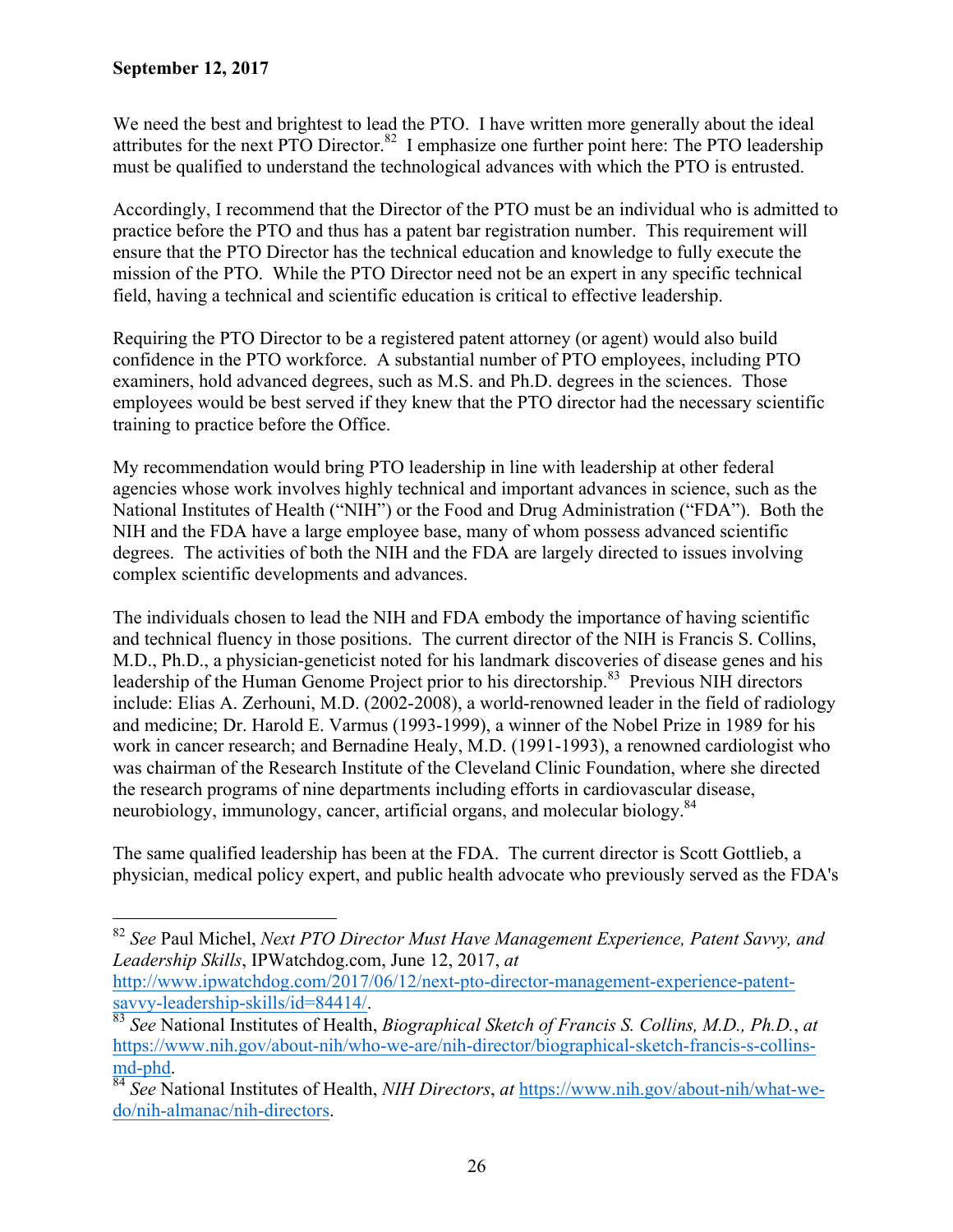$\overline{a}$ 

Deputy Commissioner for Medical and Scientific Affairs and before that, as a senior advisor to the FDA Commissioner.<sup>85</sup> Previous FDA commissioners include: Robert Califf, M.D.; Margaret Hamburg, M.D.; and Andrew C. von Eschenbach, M.D. The first FDA commissioner was a medical doctor, and all FDA commissioners since 1965 had either a medical degree or a Ph.D. degree.

Over the years, the PTO has had capable directors, but appointments of PTO leadership have at times fallen victim to the traditional political-appointments process—meaning that the PTO directorship can be used as a political favor instead of as a position for the best qualified individual.

In my opinion, David Kappos embodied the attributes of an excellent PTO Director. He came from a long, highly successful career at IBM, where he ran a large operation that depended on using patent skills both for protecting patented inventions and defending against patent assertions by others. He became a patent agent in 1990 and has been a registered patent attorney since 1991.

The most recent PTO Director, Michelle K. Lee, also had the technical qualifications necessary for the position. Ms. Lee earned a B.S. in electrical engineering and an M.S. in electrical engineering and computer science from the Massachusetts Institute of Technology in 1989. She earned her law degree from Stanford University School of Law in 1992, and she is a registered patent attorney, authorized to practice before the PTO.

In sum, to best serve the public and the PTO employees, the PTO Director must be admitted to the patent bar and be registered to practice before the PTO. There are numerous qualified individuals who could fill the current vacancy and satisfy this requirement.

# **VII. Empower PTO Leadership to Maintain Quality Employees**

PTO leadership must be empowered to make the difficult decisions necessary to lead the agency entrusted with protecting the nation's innovation. In recent years, the PTO Director has been unnecessarily hampered by the burdensome rules governing employee misconduct and responsibility. PTO leadership must have the necessary authority and tools needed to provide quality examinations of patent applications. PTO leadership should be given more authority to reward excellent employees and to discipline improper employee conduct.

**Rewarding Excellent Employees:** The PTO Director should be encouraged and, to the extent necessary, given additional authorization (delegable as far as Assistant Commissioner) to award sufficient cash bonuses to the very best performers in the examining corps and not to exceed 5% of examiners per annum.

Federal agencies are generally authorized to provide various incentives, recognitions, and awards to high-performing employees. The PTO Director should be fully authorized to incentivize top

<sup>85</sup> *See* U.S. Food & Drug Administration, *Meet Scott Gottlieb, M.D., Commissioner of Food and Drugs*, *at* https://www.fda.gov/AboutFDA/CentersOffices/ucm557569.htm.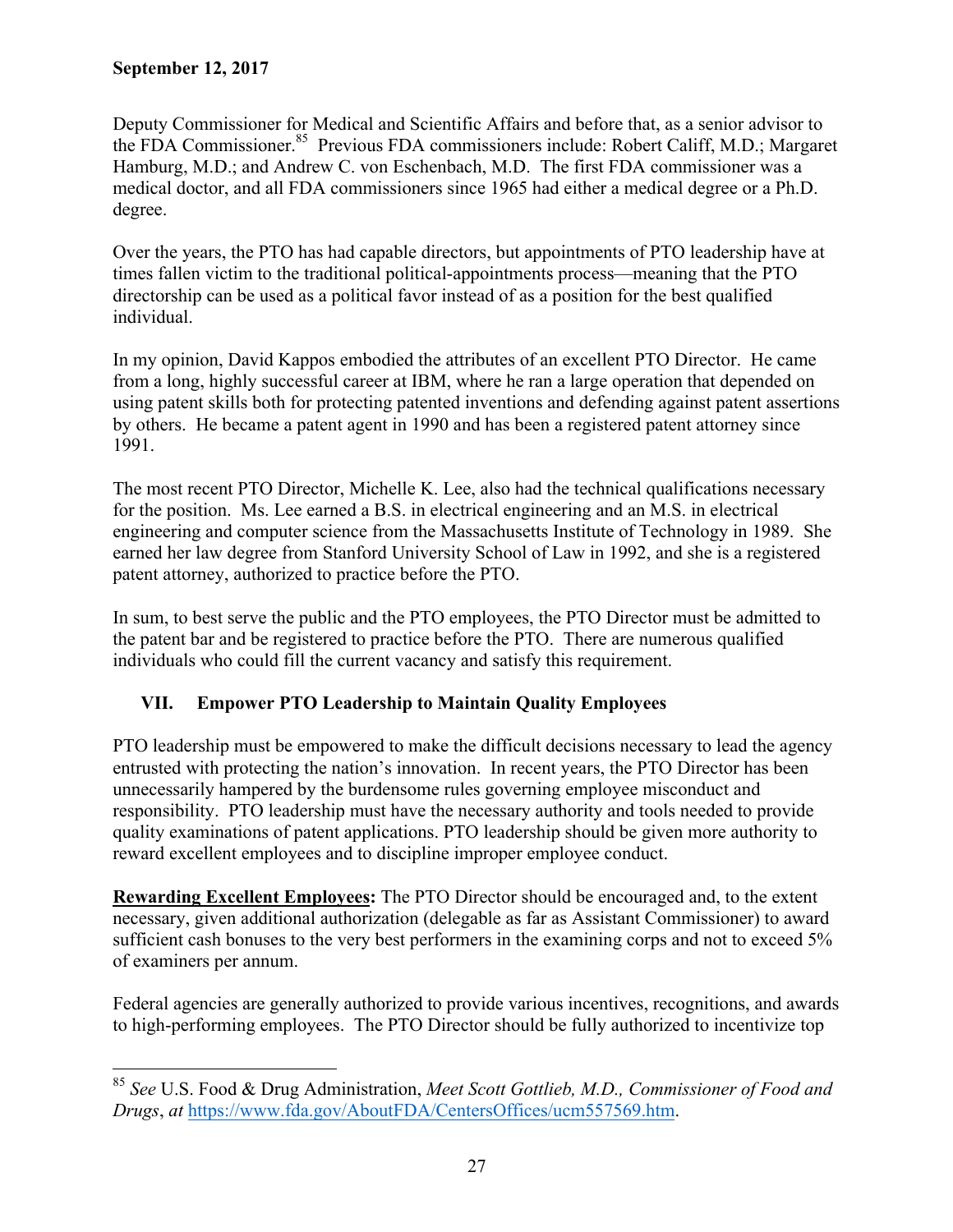$\overline{a}$ 

performance of patent examiners. This will directly improve patent examination, which in turn will address many of the concerns voiced about the so-called "patent quality" problem.

As explained by the Office of Personnel Management:

Agencies have discretionary authority to grant an employee a lump-sum cash award based on a "Fully Successful" or better rating of record. These are called rating-based cash awards. These cash awards do not increase an employee's basic pay. Awards based on the rating of record can be up to 10 percent of salary, or up to 20 percent for exceptional performance. (5 U.S.C. 4302, 4503, 4505(a); 5 CFR 451.104)

Agencies may also grant other cash awards. A cash award can be granted to an employee, individually or as a member of a group, in recognition of accomplishments that contribute to the efficiency, economy, or other improvement of Government operations. Agencies may grant up to \$10,000 without external approval, up to \$25,000 with Office of Personnel Management (OPM) approval, and in excess of \$25,000 with Presidential approval. (Department of Defense (DoD) does not require OPM approval for awards up to \$25,000, but awards over \$25,000 must be approved by the President.) Award payments are subject to the aggregate limitation on total pay equal to the rate of pay for Executive Level I. (5 U.S.C. 45; 5 CFR 451) $^{86}$ 

Under the applicable statutes and rules, the PTO Director is authorized to use cash bonuses to reward stellar employees in the appropriate manner. I understand that the PTO has used cash bonuses, to some extent, in the past. It appears, however, that any cash bonus is primarily tied to "examiner productivity," meaning the well-known "count system." Examiner productivity measurements are too strictly linked to the amount of work performed, *i.e.*, the number of counts, and not to the quality of work. To be effective as an incentive for quality employees, cash bonuses cannot be dependent solely to the number of patent applications examined.

It may be that the dollar amounts permissible under current rules or the applicable union agreement are insufficient to adequately reward the highly skilled PTO employees. If that is so, the rules should be revised to empower the PTO Director with wider discretion in granting cash bonuses.

**Responding to Employee Misconduct:** The PTO Director and top leadership must have the authorization to dismiss employees, particularly examiners, when it is determined that the employees have committed egregious misconduct. This authorization is necessary to maintain the full faith of Congress and the taxpayers, and to efficiently conduct PTO business.

<sup>86</sup> OPM, *Incentives and Employee Recognition*, *at* https://www.opm.gov/policy-dataoversight/human-capital-management/reference-materials/talent-

management/incentivesrecognition.pdf; *see also* OPM, *Approaches to Calculating Performance-Based Cash Awards*, at https://www.opm.gov/policy-data-oversight/performancemanagement/performance-management-cycle/rewarding/approaches-to-calculating-performancebased-cash-awards/.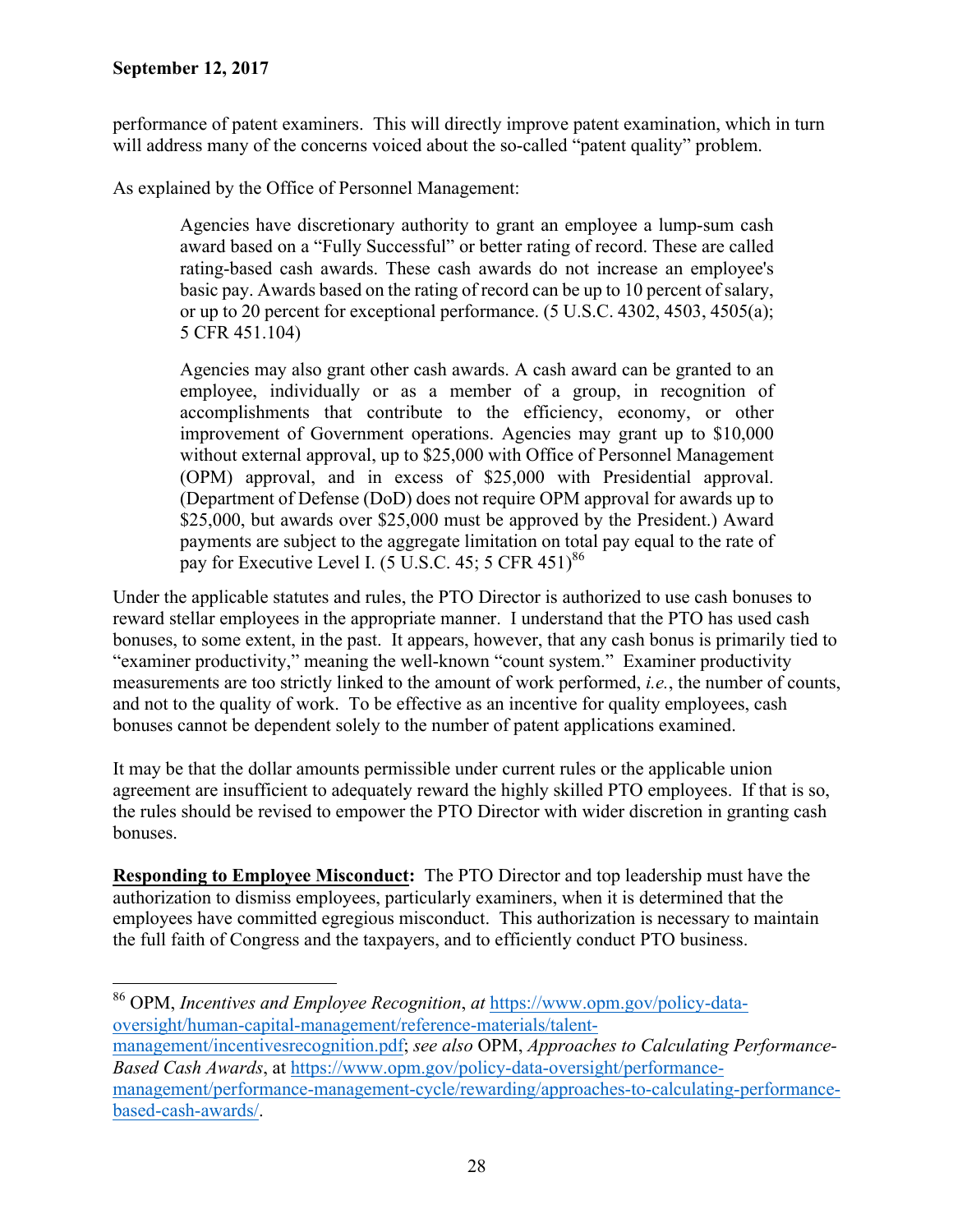A recent scandal at the PTO underscores the need for reform in this area. Thousands of PTO employees committed fraud on the PTO, claiming work never performed. The cost to the agency was at least \$18.3 million, and likely more. $87$ 

According to a Washington Post story, the PTO is still trying to remove or suspend eighteen employees years after their misconduct.<sup>88</sup>

After a three-year investigation, the office has moved recently to fire or suspend 18 of about two dozen employees in a clerical support unit that dockets trademark applications, according to current and former agency staff and other government officials familiar with the case. One worker has been fired.<sup>89</sup>

It should not take three years to terminate or suspend employees who egregiously failed to adhere to their terms of employment. PTO personnel who engage in a pattern of actively falsifying time and attendance records should be subject to automatic dismissal.

Congress should empower the Director, the Deputy, and the Commissioner to deal with bad actors. An examiner, including a Supervisory Patent Examiner (SPE), should be subject to transfer to lesser duties, without their consent, at the discretion of any of the top three officials, if it is determined that the examiner is not satisfying the duties of his or her position.

**Examiner Training:** Training and continuing education of examiners—both new and current must be improved to include the relevant patent legal issues, including claim construction and 35 U.S.C. § 112.

Many patent examiners begin their career without any formal legal education. Many start straight from graduate school, after earning an M.S. or Ph.D. degree. Patent examiners do not need a full law degree to excel in their positions. Patent examiners must be versed in their specific technology areas. Indeed, they often know the technology better than many patent attorneys and agents who represent inventors.

However, as recent experience has shown, complex legal issues are a growing facet of patent prosecution. Claim construction, while always an issue in patent prosecution, has grown

<sup>87</sup> U.S. Patent & Trademark Office, *Investigative Report, Analysis of Patent Examiners' Time and Attendance* (Aug. 2016), *at* https://www.oig.doc.gov/OIGPublications/14-0990.pdf; Lisa Rein, *Patent Office Workers Bilked the Government of Millions by Playing Hooky, Watchdog Finds*, Wash. Post, Aug. 31, 2016, *at*

https://www.washingtonpost.com/news/powerpost/wp/2016/08/31/patent-office-workers-cost-

taxpayers-millions-by-playing-hooky-watchdog-finds/. 88 Lisa Rein, *"You're Fired" may be Harder than Trump Thinks When It Comes to Federal Workers*, Wash. Post, Aug. 21, 2017, *at* https://www.washingtonpost.com/politics/youre-firedmay-be-harder-than-trump-thinks-when-it-comes-to-federal-workers/2017/08/21/6dd0c4c4-7c5f-11e7-83c7-5bd5460f0d7e story.html. 89 *Id.*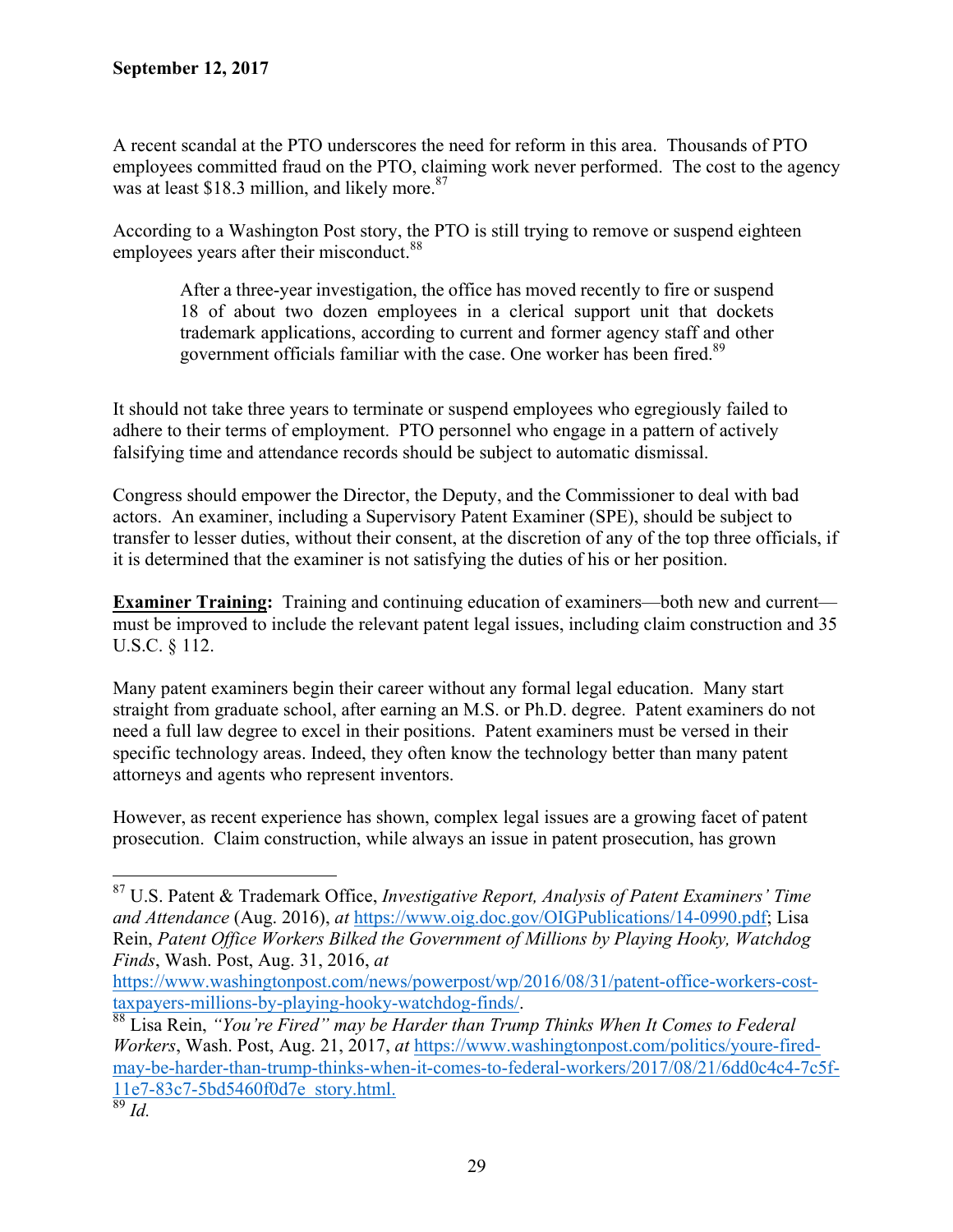increasingly complex, in part due to the now-confusing dichotomy of the broadest reasonable construction (or broadest reasonable interpretation, or "BRI")<sup>90</sup> and so-called *Phillips* construction.91 Additionally, enablement, indefiniteness, and means-plus-function issues under 35 U.S.C. § 112 all involve relatively complex legal issues.

Accordingly, examiner training must be supplemented to include additional education about the critical legal issues that affect patent scope and validity.

# **VIII. Answers to Specific Queries from Chairman Issa**

At the end of the July 13 hearing, Chairman Issa noted several points for further consideration. I addressed most in detail above. A few further concise responses are provided below.

## **Question 1: Should the Covered Business Method (CBM) review be extended or made permanent?**

## **Answer: No.**

As Congressman Issa noted at the end of the hearing, the CBM review<sup>92</sup> was intended to be a temporary measure to respond to a specific subset of patents. The "transitional" program was added solely to affect patents granted in the late 1990s and very early 2000s shortly after the 1998 decision in *State Street Bank93* because the PTO needed time to acquire non-patent prior art in the field of software-related inventions. The final Committee Report observed:

A number of patent observers believe the issuance of poor [quality] businessmethod patents during the late 1990's through the early 2000's led to the patent "troll" lawsuits that compelled the Committee to launch the patent reform project 6 years ago. At the time, the USPTO lacked a sufficient number of examiners with expertise in the relevant art area. Compounding this problem, there was a dearth of available prior art to assist examiners as they reviewed business method applications.<sup>94</sup>

Ample time has since passed, the relevant prior art has been collected, and examiner expertise has increased. The PTO has also taken steps to further improve its ability to search and identify prior art. For instance, in 2014, the PTO solicited input regarding the use of crowdsourcing to identify prior art.<sup>95</sup> There is no longer any justification to extending the program beyond  $2020$ , the expiration date set by Congress.

 $\overline{a}$ <sup>90</sup> *Cuozzo Speed Techs., LLC v. Lee*, 136 S. Ct. 2131, 2144-45 (2016) (upholding the PTO's regulation implementing the "broadest reasonable construction" in AIA proceedings).

<sup>91</sup> *Phillips v. AWH Corp.*, 415 F.3d 1303, 1314 (Fed. Cir. 2005) (en banc).

 $92$  AIA  $\hat{\S}$  18.

<sup>93</sup> *State Street Bank & Trust Co. v. Signature Fin. Grp., Inc.*, 149 F.3d 1368 (Fed. Cir. 1998).

<sup>&</sup>lt;sup>94</sup> H.R. Rep. No. 112-98, at 54 (2011).

<sup>95</sup> *Request for Comments and Notice of Roundtable on USPTO Use of Crowdsourcing to Identify Relevant Prior Art*, 79 Fed. Reg. 67,159 (Nov. 12, 2014).